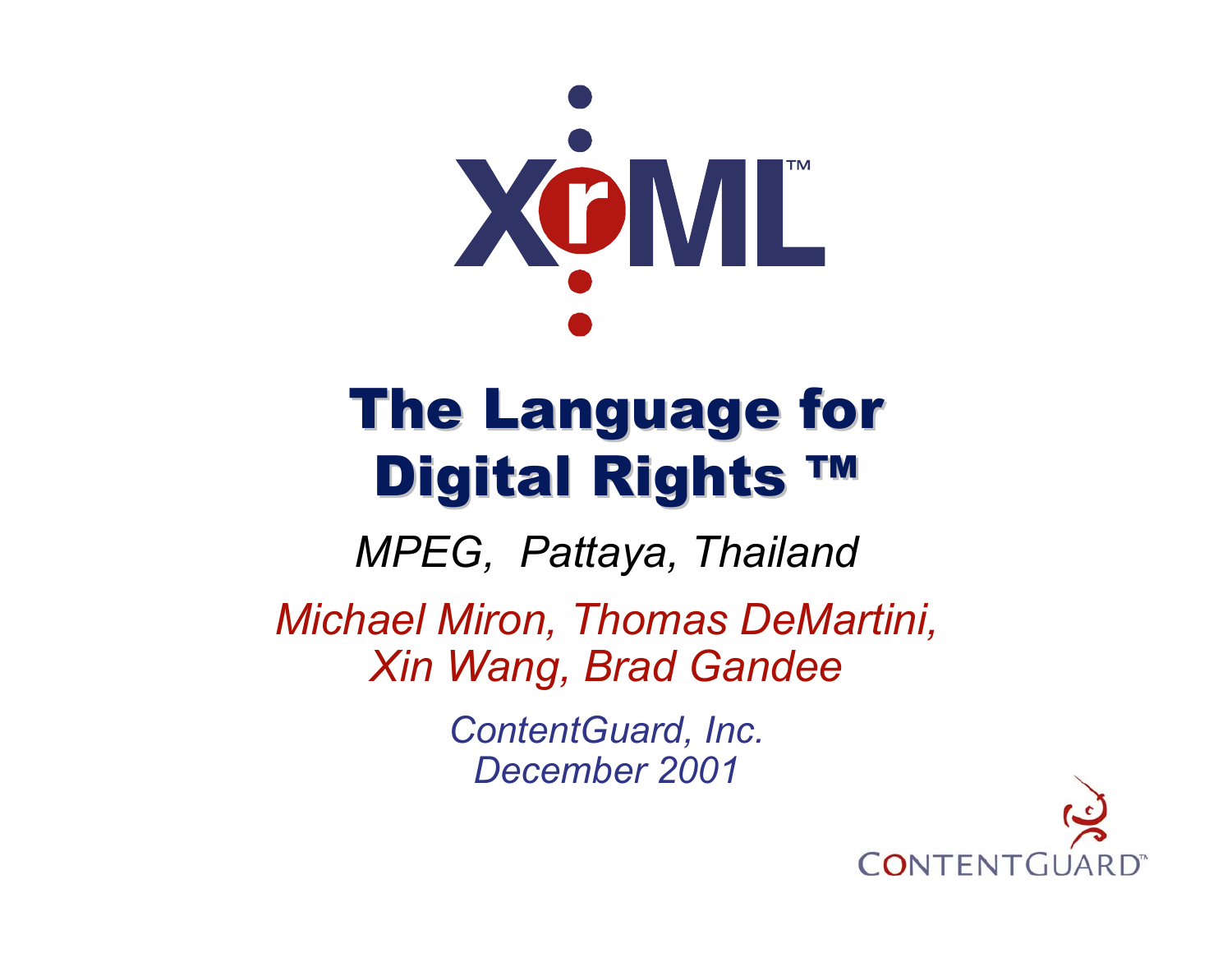#### **Discussion Overview**

- Overview, XrML origins ContentGuard philosophy, MPEG submission roadmap
- XrML structure, features, meeting MPEG requirements, use cases
- Deployment support (tools), governance, extensions

Michael Miron

Thomas DeMartini & Xin Wang

Brad Gandee

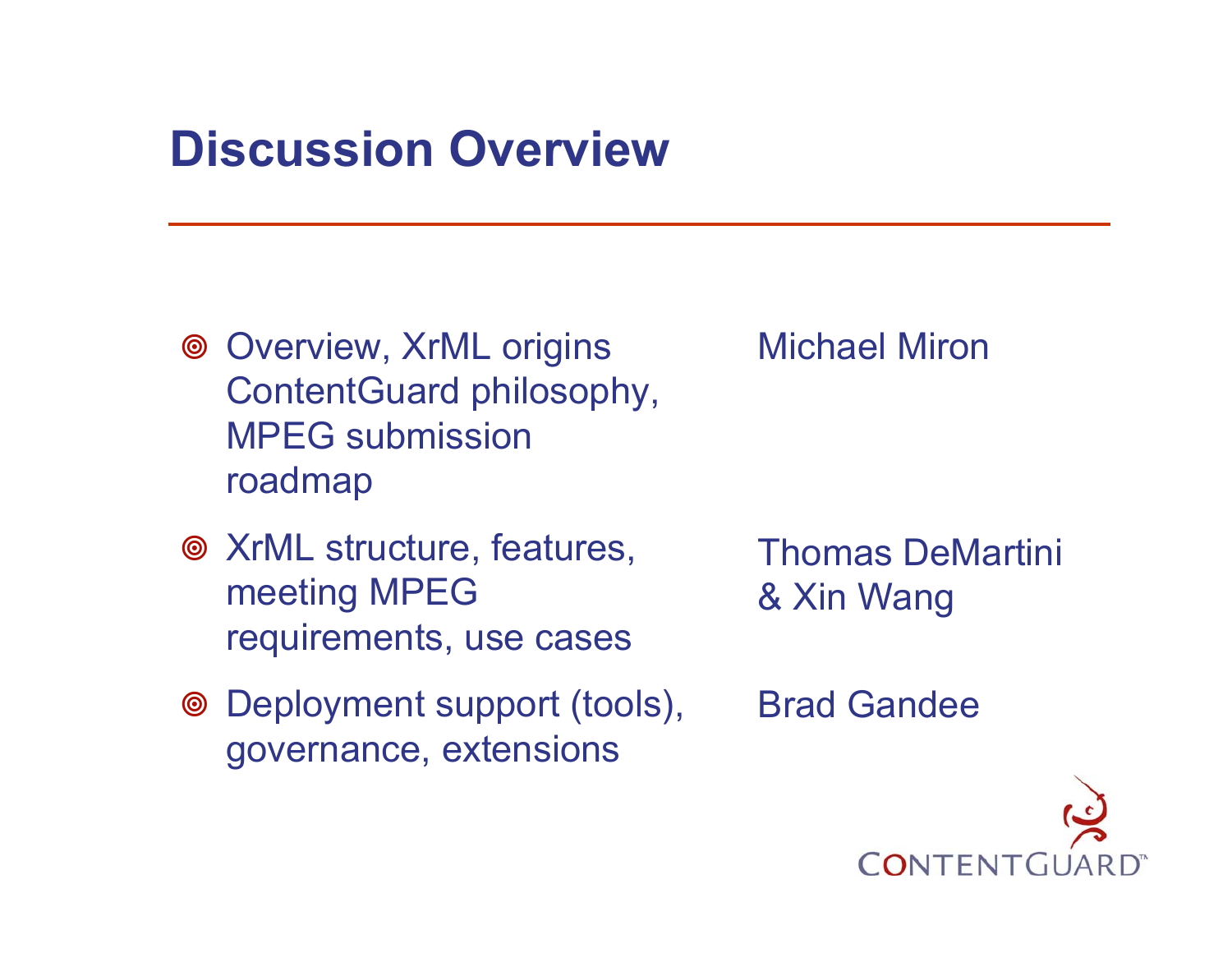# Digital Supply Chain



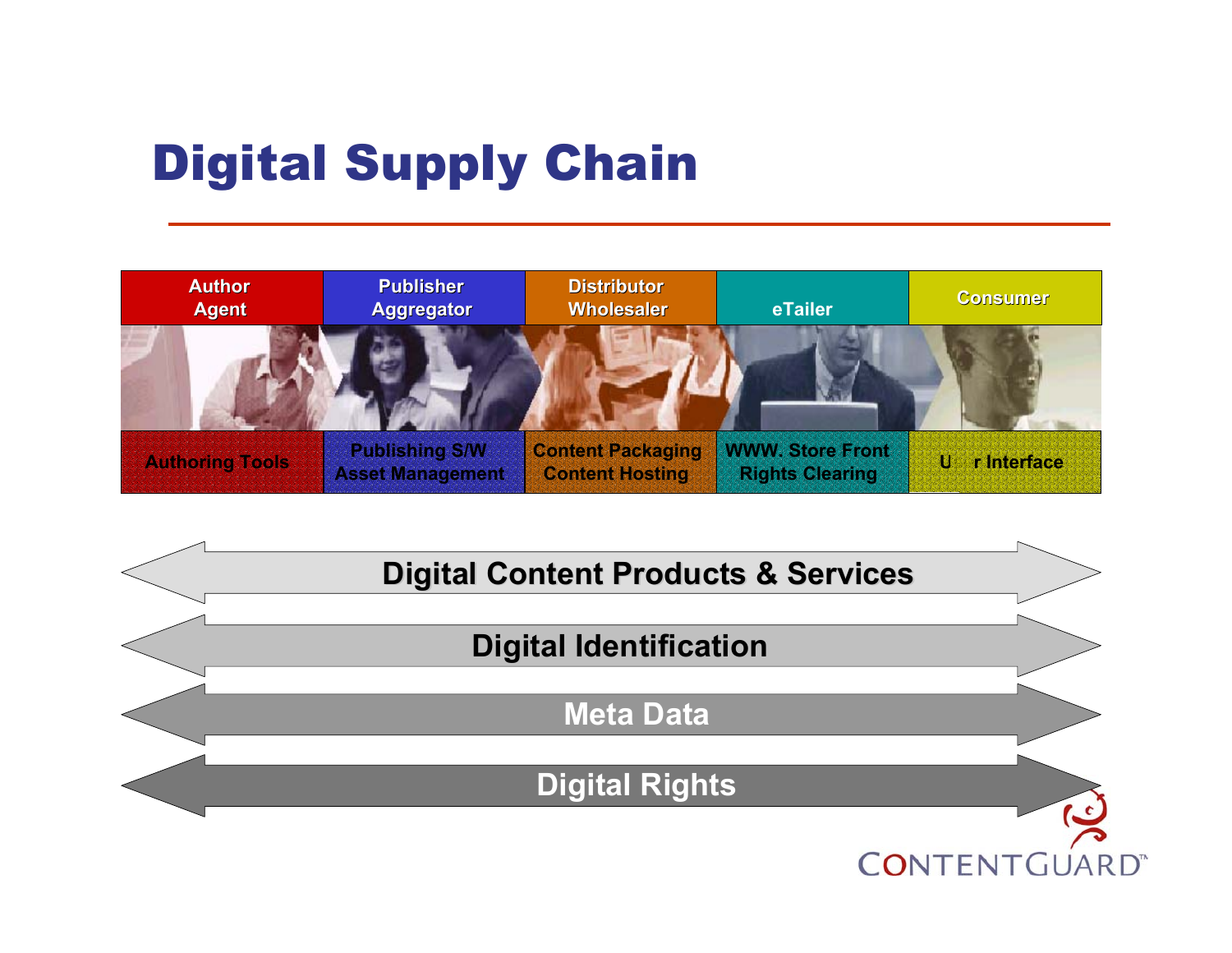# Philosophy Underpinning XrML

- *Single language across all media types, platforms, formats, resources, products & services to facilitate interoperability*
- *Application/domain agnostic structure*
- $\circledcirc$  *Comprehensive to express wide variety of business models*
- *Application to all phases of life cycle*
- *Extensible to allow adaptability and minimize future cost of change*
- *Ease of implementation and deployment*

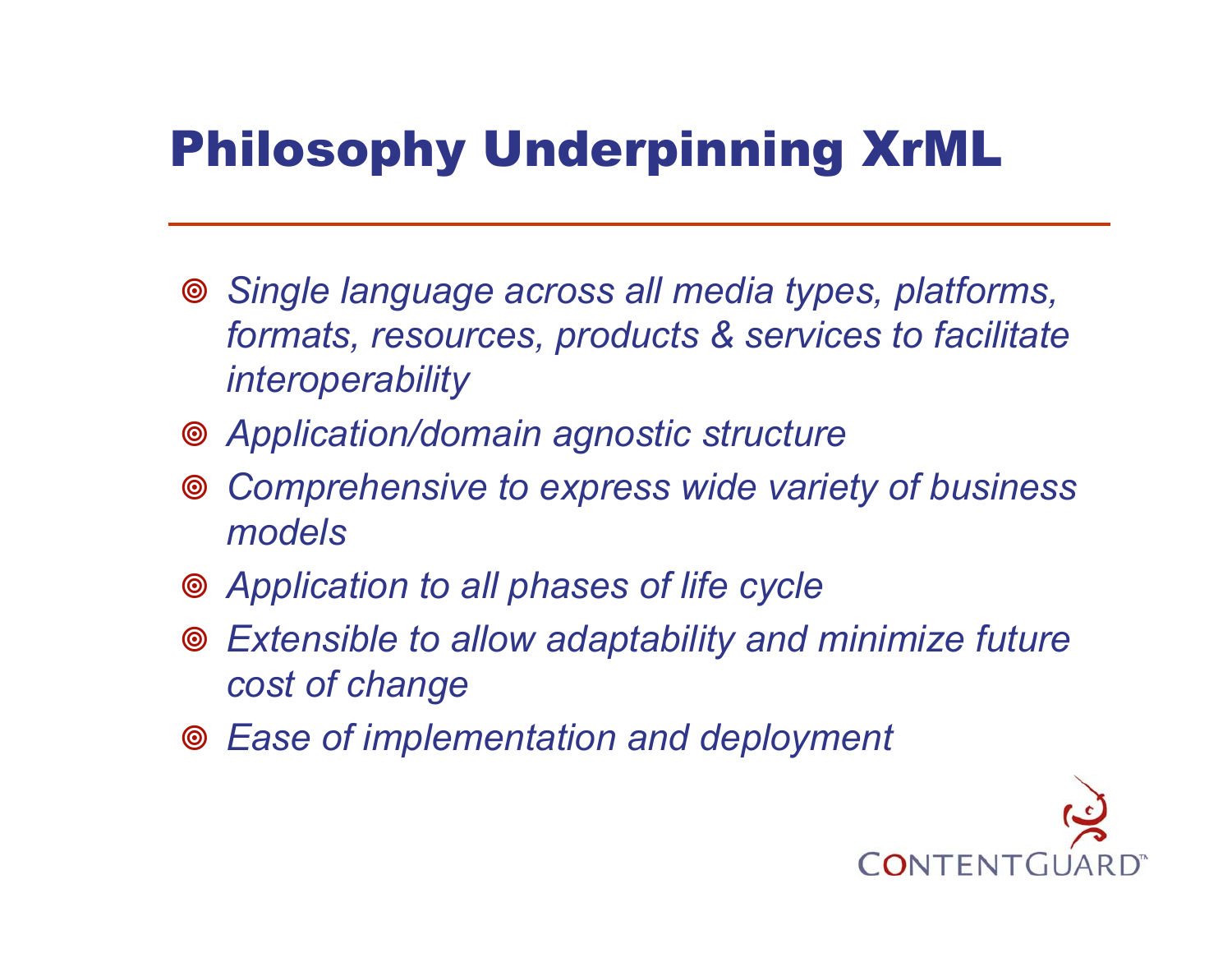#### XrML Evolution

**XrML 2.0 (11/01) ContentGuard**

- $\circledcirc$ **Support for Mor e Business Models**
- ◉ **Enhanced security, flexibility & extensibility**

**XrML 1.2 (11/01) ContentGuard**

◉ **Final Maintenance Release of 1.X**

**XrML 1.03 (8/00) ContentGuard**

◉ **Enhancements added t o increase flexibility**

**XrML 1.0 (4/00) ContentGuard**

- $\circledcirc$ **Conversion to XML based language**
- ◉ **Additional Extensions**

**DPRL 2.0 ('97-'99) Xerox**

 $\circledcirc$  **Enables specification o f rights (fees, terms, and conditions) for digital works**

**DPRL 1.0 ('94-'96) Xerox**

**ම Focus on machine enforceable rights**

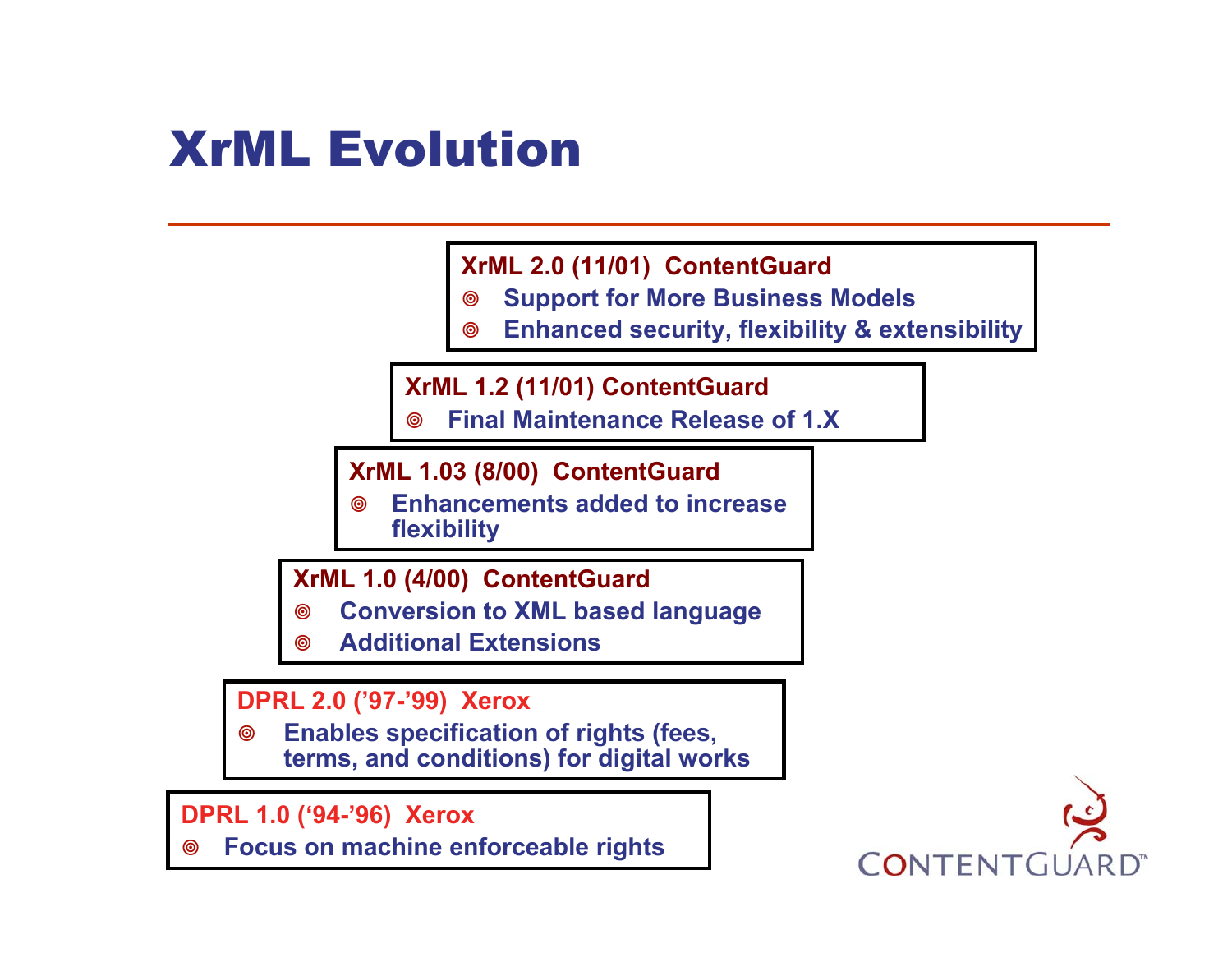## **ContentGuard Patent Policy**

- ContentGuard holds fundamental early patents
- Claims cover the use of any Rights Language
- ContentGuard is licensing XrML implementations on RAND basis

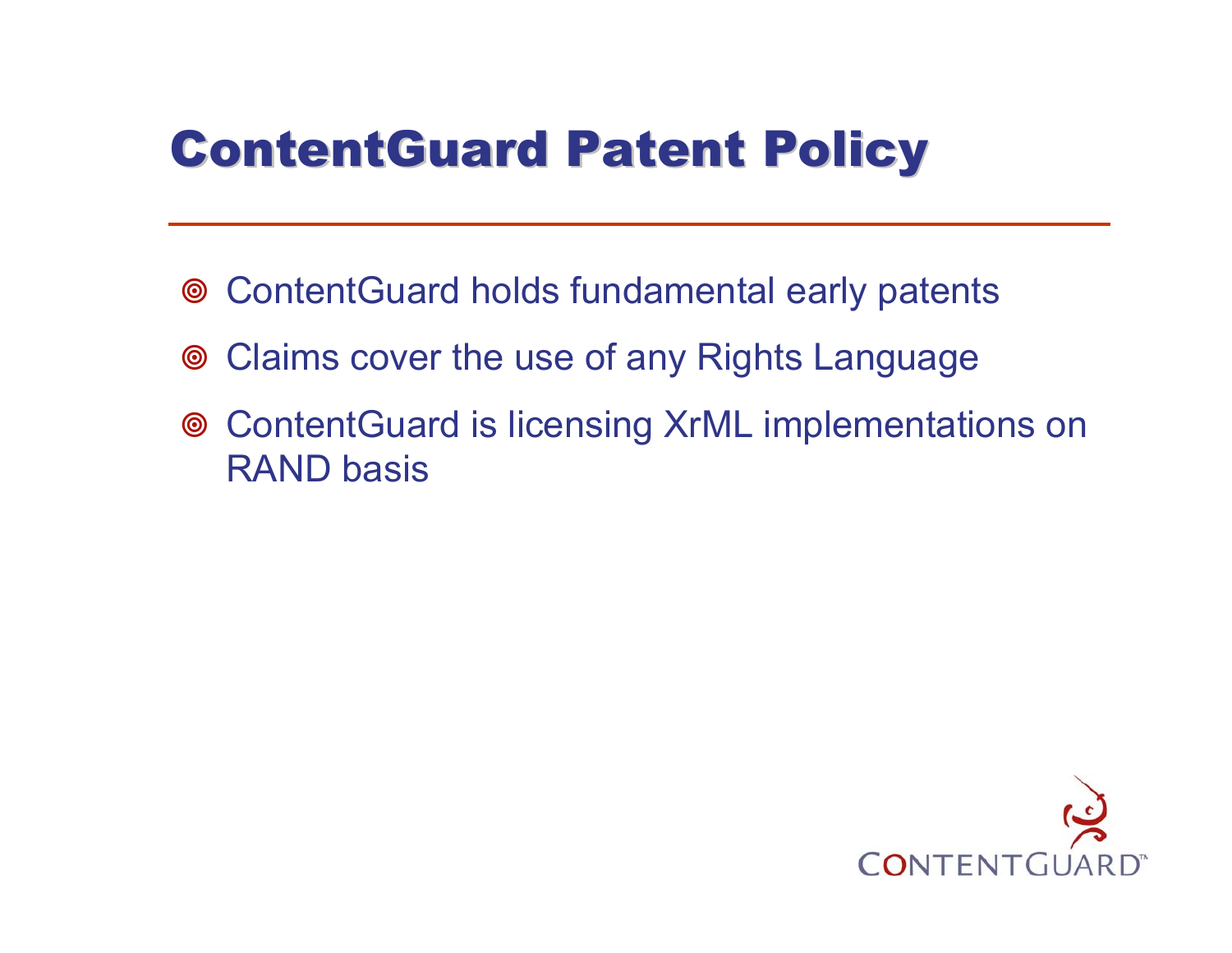# ContentGuardStandards Activity

- **1. Propose XrML to any organization requiring a Digital Rights Language**
	- $\circledcirc$  **MPEG**  $\circledcirc$
	- $\circledcirc$ **TV Anytime**
	- $\circledcirc$ **OeBF / EBX**
	- $\circledcirc$ **DVB**
	- $\circledcirc$ **W3C**
	- $\circledcirc$ **OASIS**
	- ெ **IDRM / IRTF**
- **PRISM**
- ெ **SMPTE DCinema**

CONTENT

- ெ **ICE**
- ெ **cIDf**
- $\circledcirc$ **ISMA**
- ெ **etc.,.***.*

**2. Turn Governance over to Single Standards Body**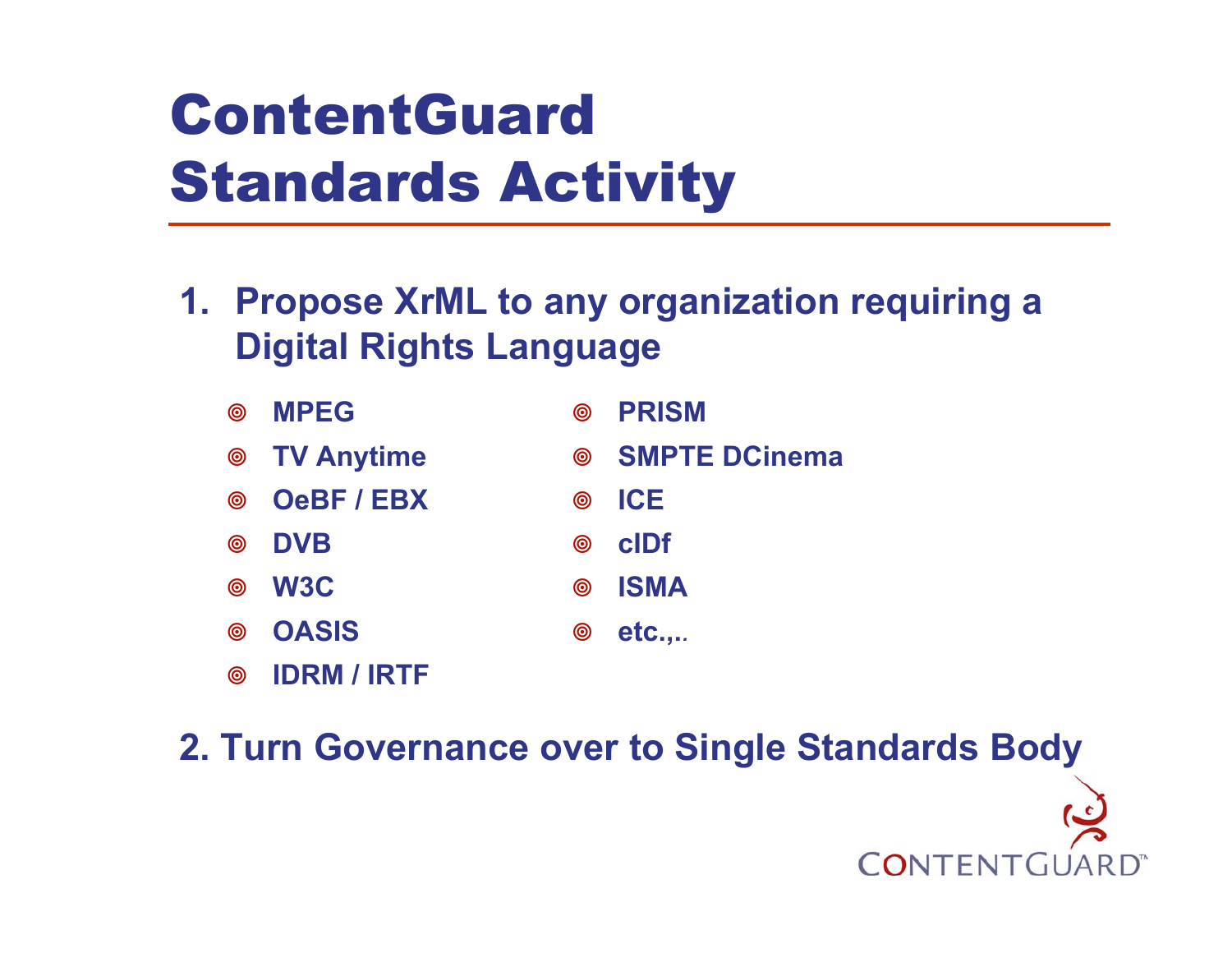## Roadmap of XrML Submission

- $\circledcirc$ *A model that was used in developing the submission*
- $\circledcirc$  *XrML 2.0 Specification with the following parts:*
	- { *Part I: Primer*
	- { *Part II: XrML Core Schema*
	- { *Part III: Standard Extension Schema*
	- { *Part IV: Content Extension Schema*
	- { *Part V: Appendices*
- $\circledcirc$ *XrML 2.0 Example Use Cases*
- $\circledcirc$ *XrML 2.0 Response to MPEG REL/RDD Requirements*
- ெ *XrML 2.0: Interaction with Elements of MPEG Multimedia Framework*
- $\circledcirc$ *Comments on the appropriateness of the requirements*
- $\circledcirc$ *Other relevant standards and specifications*
- $\circledcirc$ *XrML SDK implementation*

*XrML Submission Documents m7640*

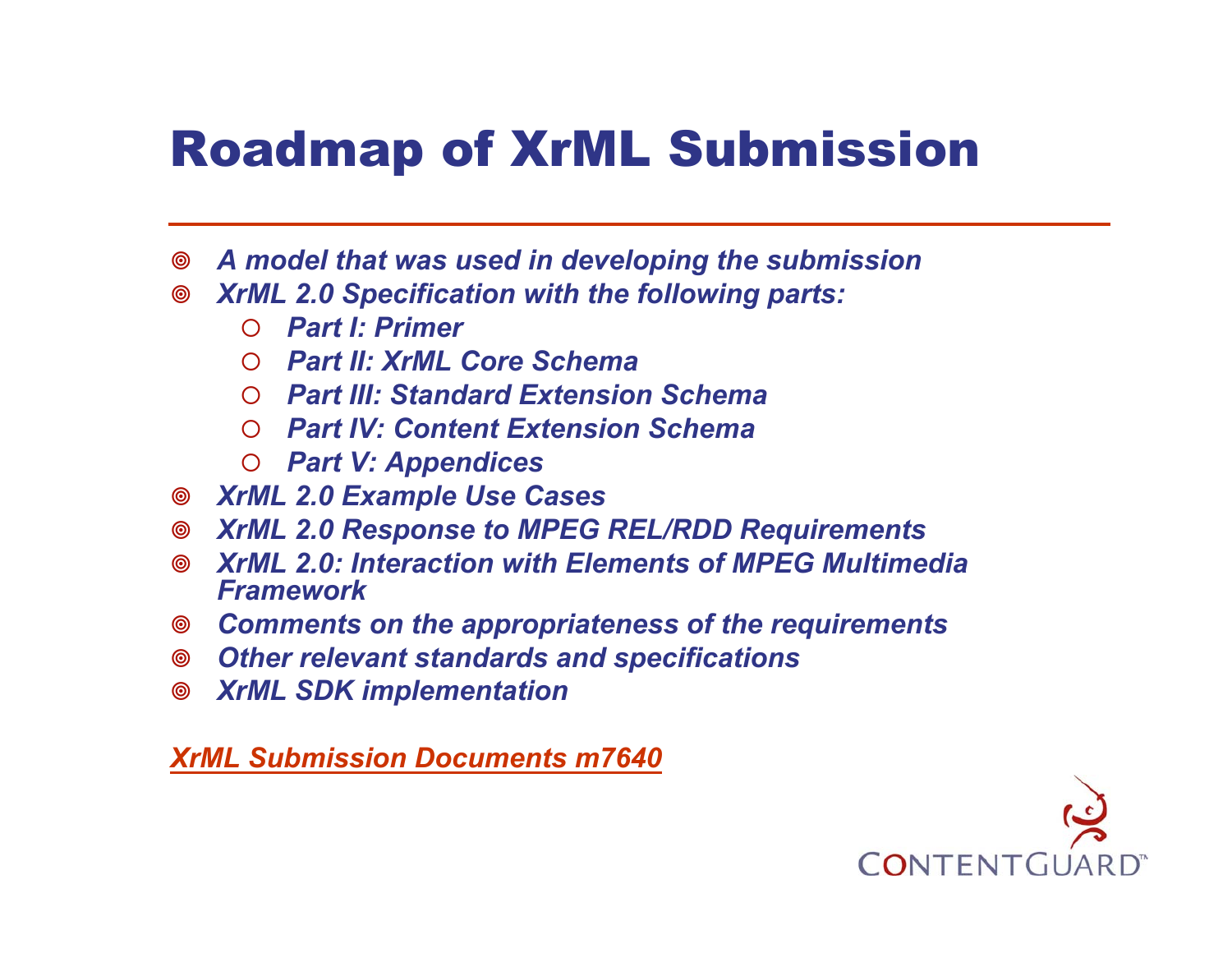#### XrML Extensibility Architecture XrML Extensibility Architecture

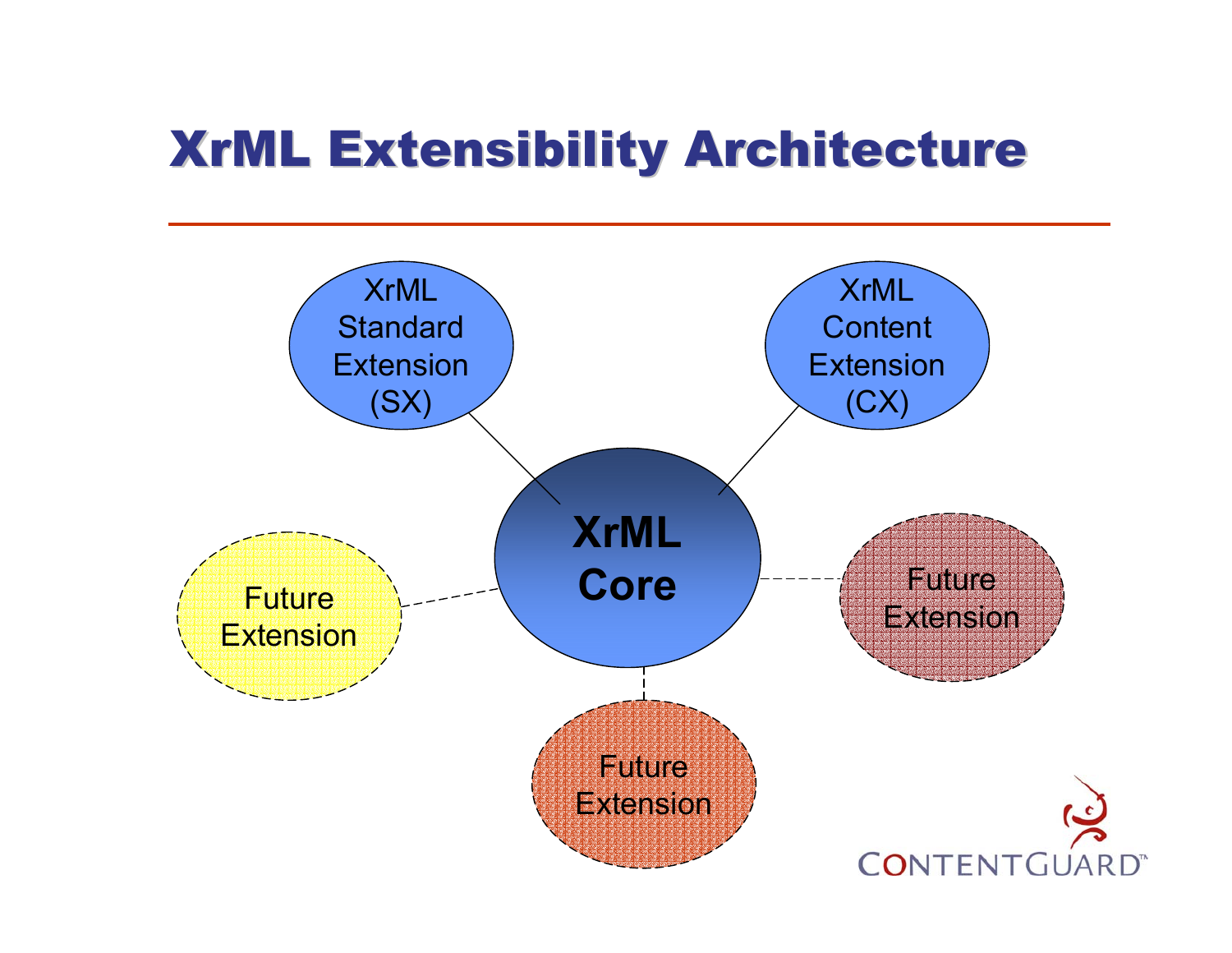# XrML Basic Features

#### **Four Key Components**



#### **Granting Mechanisms**

- •**Grant**
- •Licens e

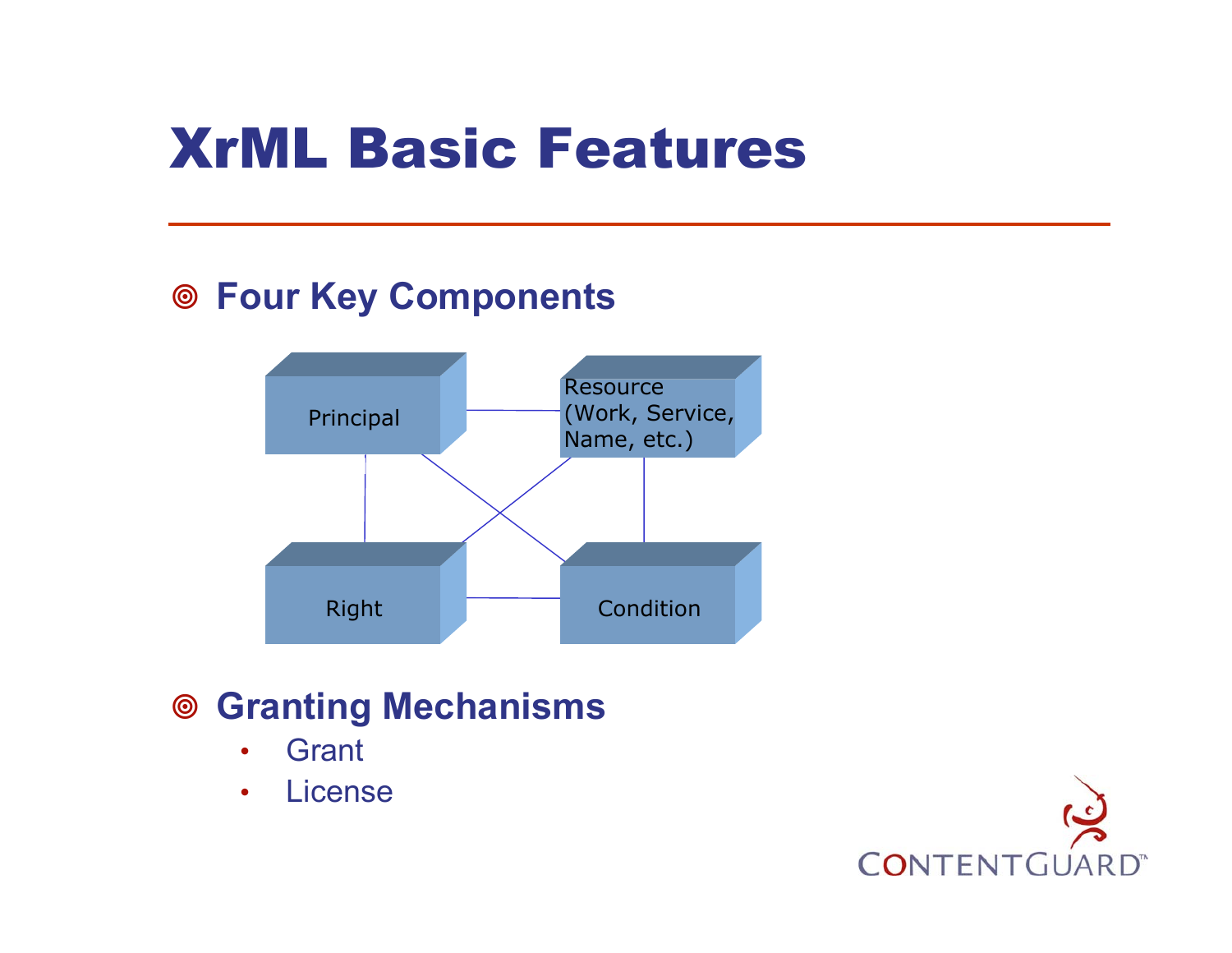

 *Alice can Play* When the Thistle Blooms *for three weeks starting on November 15th, 2001, at 4:03:02 in the morning. (Use Cases Section 3.1).*

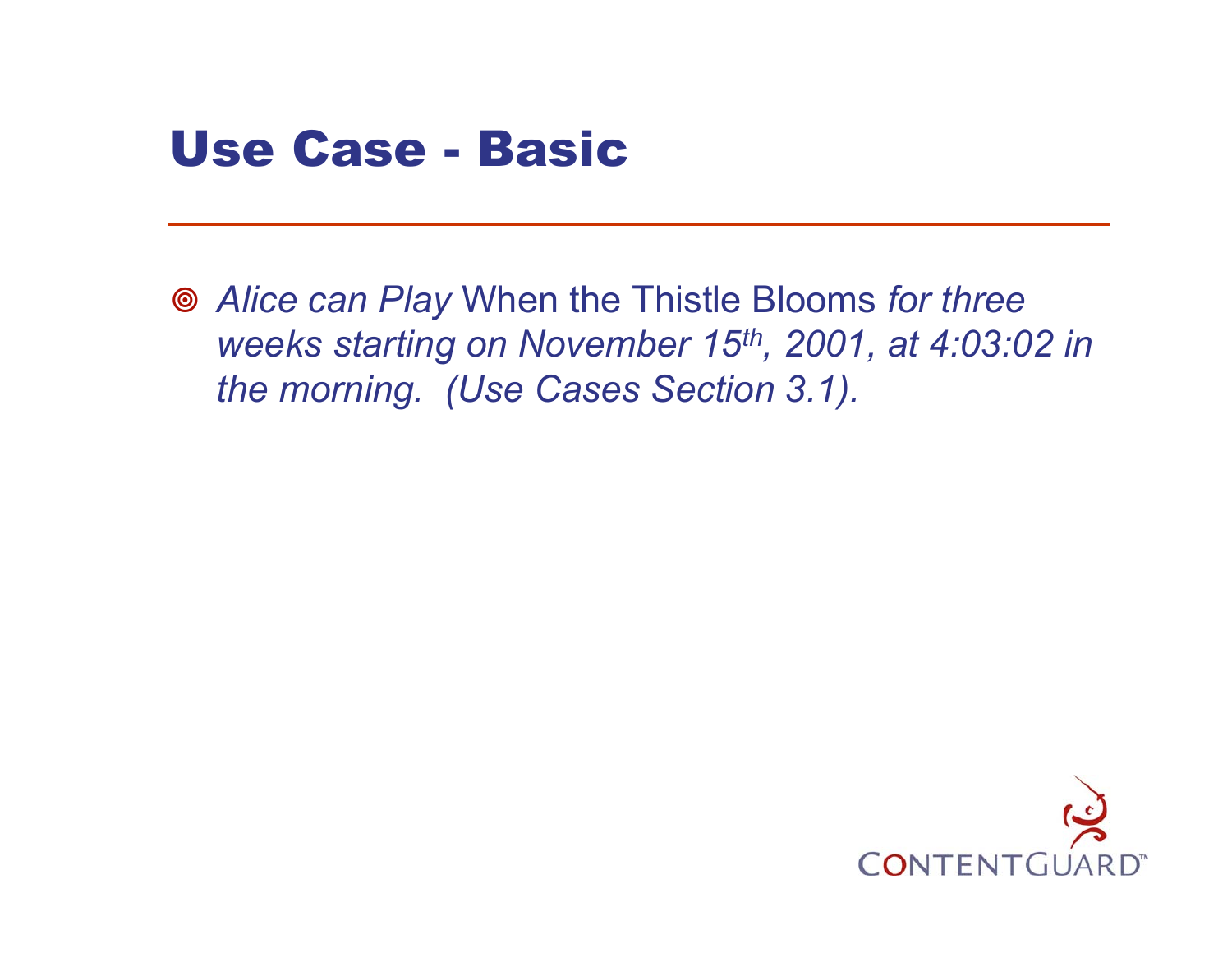## Business Models Supported in XrML

- $\circledcirc$ **Unlimited usage**
- ெ **Flat fee sale**
- $\circledcirc$ **Pay per view**
- $\circledcirc$ **Preview**
- ெ **Promotion**
- $\circledcirc$ **Subscription/Membership**
- $\circledcirc$ **Transfer**
- $\circledcirc$ **Gifting**
- $\circledcirc$ **Library loan**
- $\circledcirc$ **Site/volume license**
- $\circledcirc$ **Rent**
- ெ **Multi-tier models**
- $\circledcirc$ **Territory restricted**
- $\circledcirc$ **Component based model**
- $\circledcirc$ **User types based model**
- $\circledcirc$  **Payment to multiple Rights Holders**
- $\circledcirc$ **Superdistribution**
- $\circledcirc$ **Composite content**
- $\circledcirc$ **Personal lending**

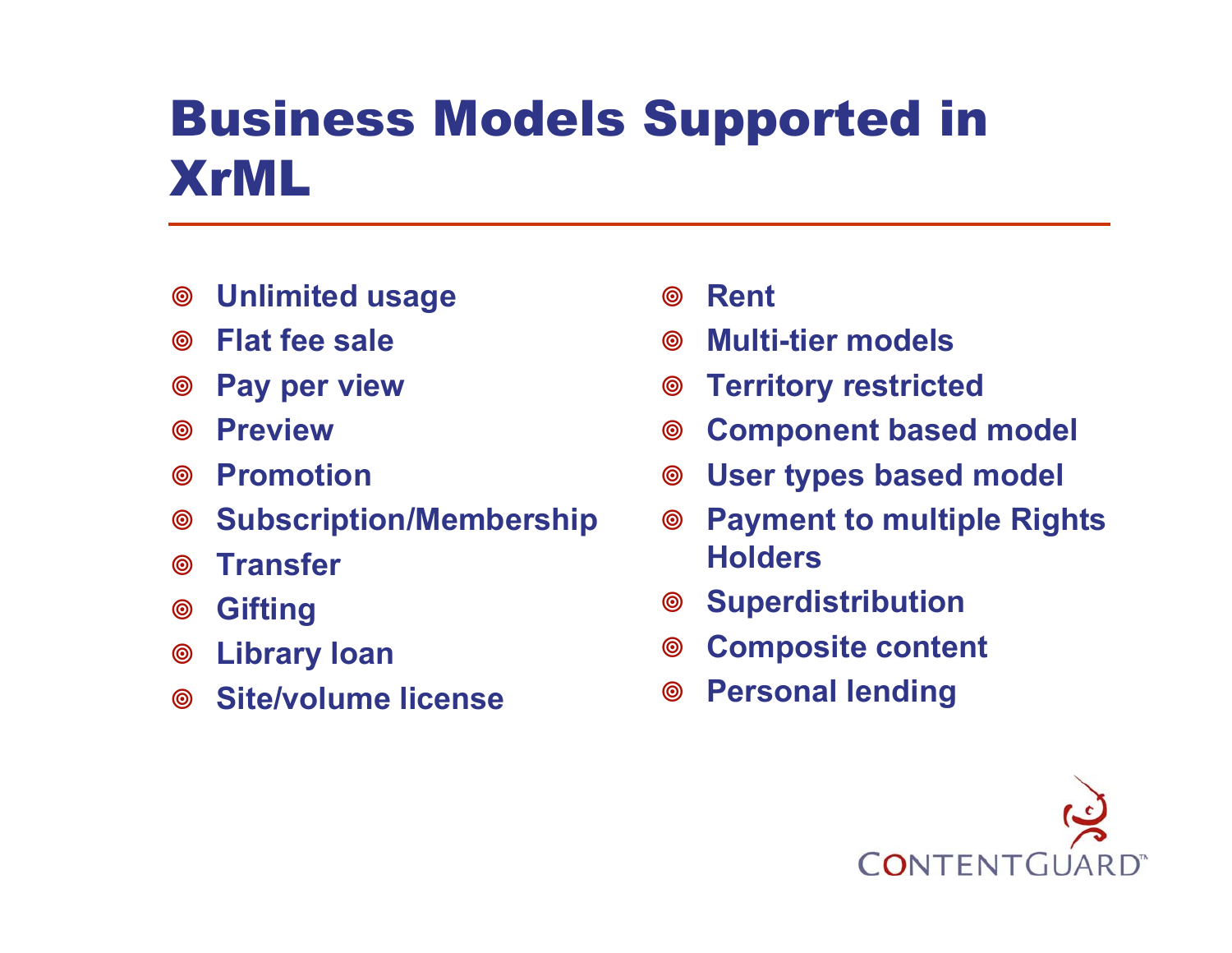# XrML Advanced Features

#### **Mechanisms for Enhanced Expressiveness**

- { Variables (via ForAll and XmlPatternAbstract)
- { Rights Grouping (via GrantGroup)
- { Delegation (via DelegationControl)
- { Meta Rights (via Issue, Obtain, and Revoke)
- { "Attribute" Certificates (via PossessProperty)

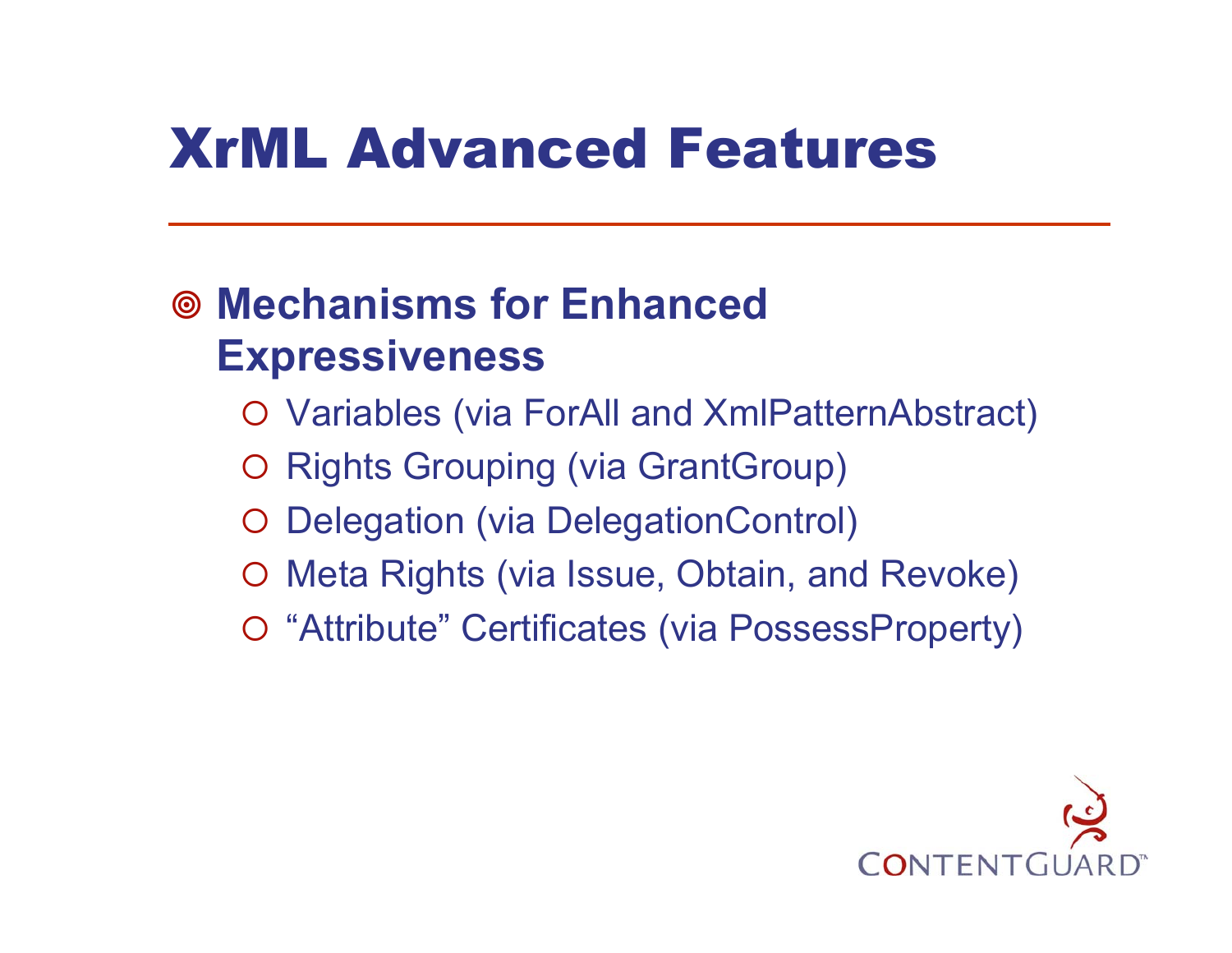#### Use Case – Multi-tier Distribution

- $\circledcirc$  *A library can let anyone (from some group) play any song (from some set) for \$1. (Use Cases Section 3.3.a).*
	- $\bigcap$ *\$1 for user to play*
	- $\bigcap$ *\$1 for library to let one person play one song*
	- $\bigcirc$ *\$1 for library to let one person play any song*
	- $\bigcirc$ *\$1 for library to let anyone play one song*
	- $\bigcirc$ *\$1 for library to let anyone play any song*
- ெ *Features Used:*
	- { *ForAll, Variables*
	- $\bigcirc$  *Mathematically sound definition, machine semanticinterpretable*
	- ${\color{black} \bigcirc}$ *Multi-tier ready*

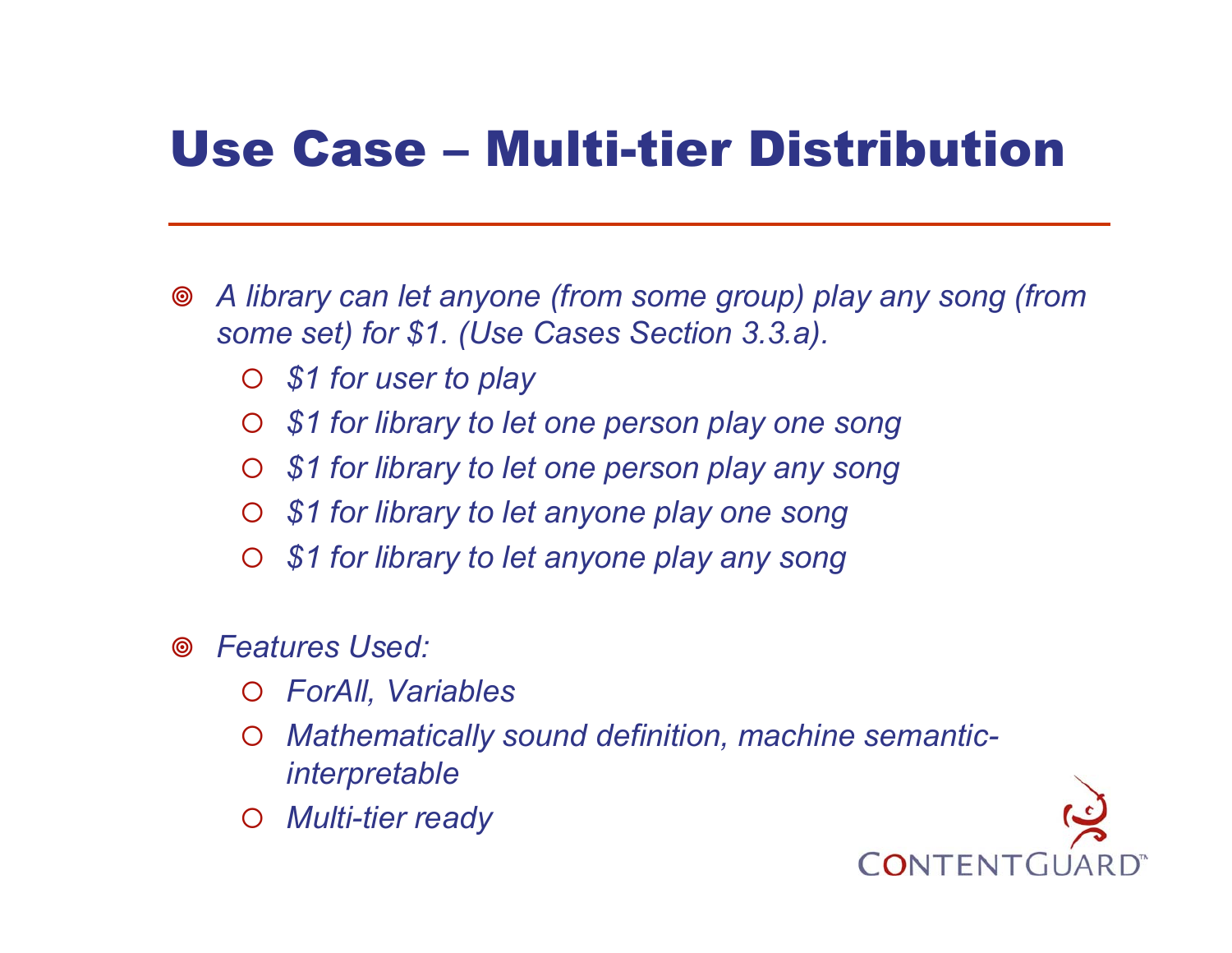#### Use Case – Subscription

 *Any subscriber can view* A Book of James*. (Use Case Section 4.6.c+b).*

*Features:*

- { *"Attribute" Certificates (via PossessProperty)*
- { *Notion of equality and pattern matching are built into the core and are applicable to all extensions*

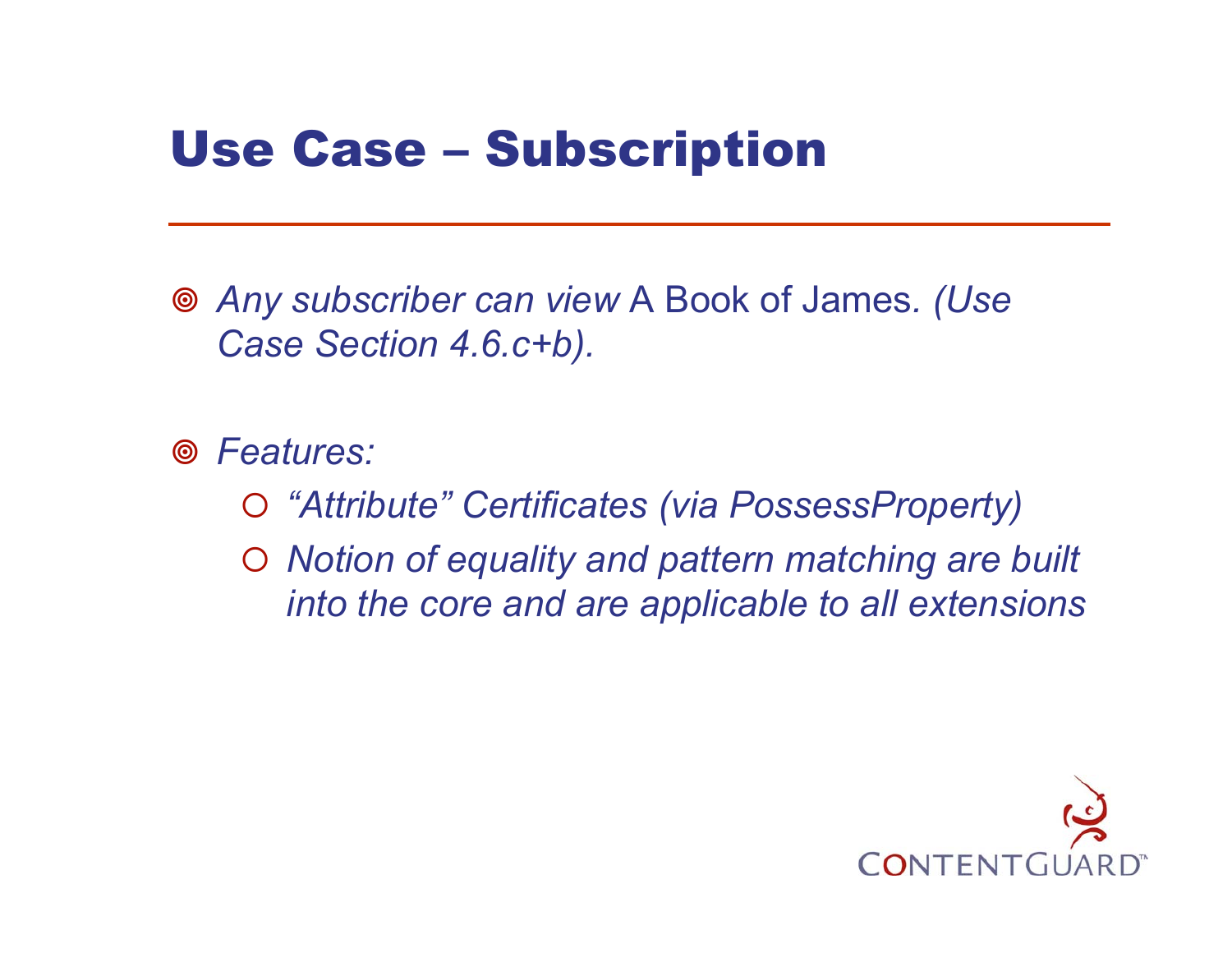#### Use Case – Superdistribution

- *Alice can play* Investing 101: An Online Lecture Video *and can access an online stockquote service for three weeks.*
- *Anyone else can view the video provided they ask the university that produced it first and it approves.*
- *Otherwise, they can purchase the course and stock quote service from the distributor for \$59.99.*
- *Features:*
	- { *GrantGroup*
	- { *Non-content Resource Types (e.g. Web Service)*

TEN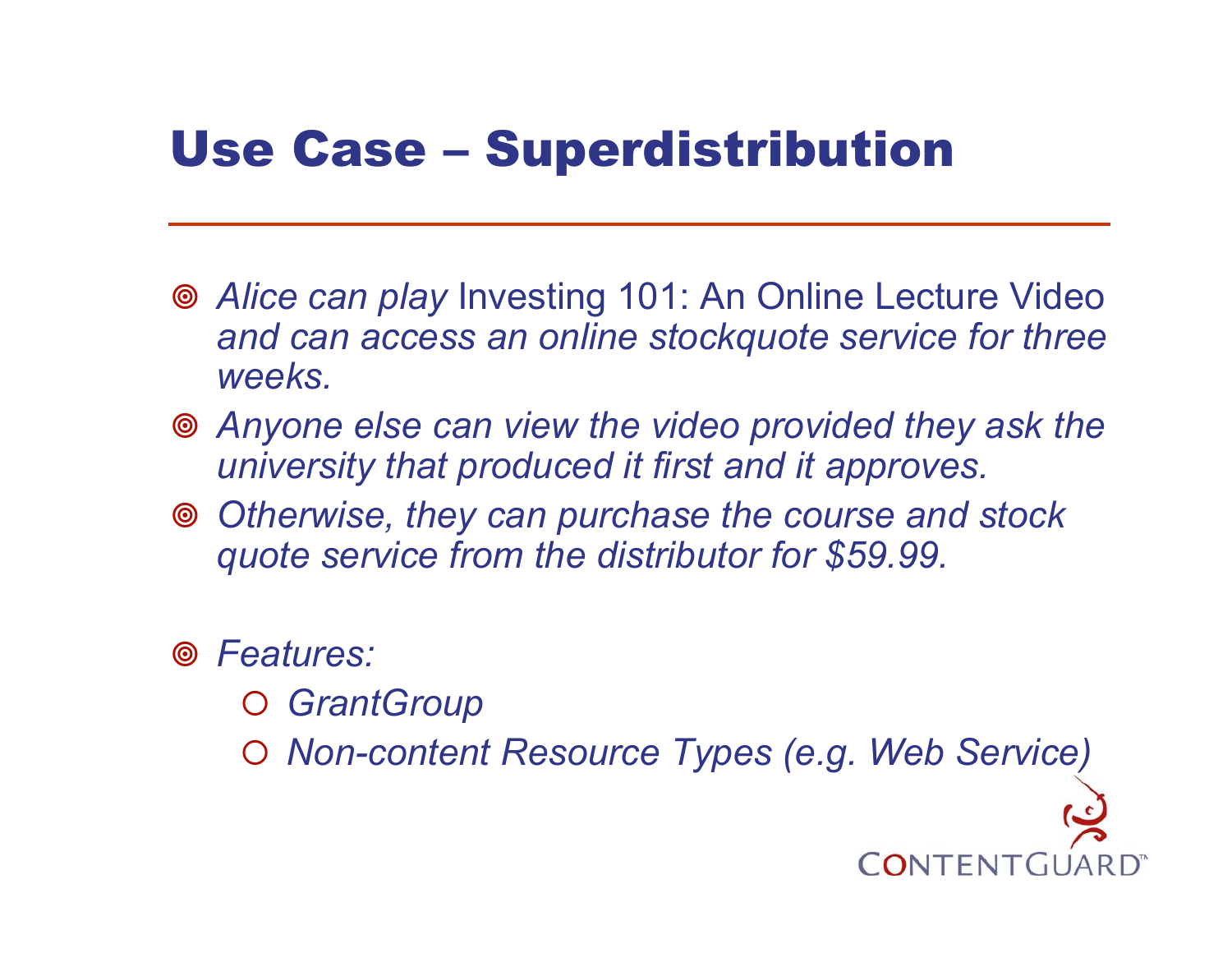#### XrML Meets All MPEG Requirements

#### $\circledcirc$ *Highlights*

- $\bigcap$ *2.1.1 support of multiple usage & business models*
- { *2.1.6 extensibility*
- { *2.1.8 expressiveness*
- { *2.1.18 well-defined semantics*
- { *2.1.20 sequencing*
- ${\bigcirc}$ *2.2.1 digital item description*
- $\bigcirc$ *2.2.10 lifecycle of digital items*
- { *2.3.8 revocation of issued permissions*
- ${\bigcirc}$ *2.4.1 usage conditions*

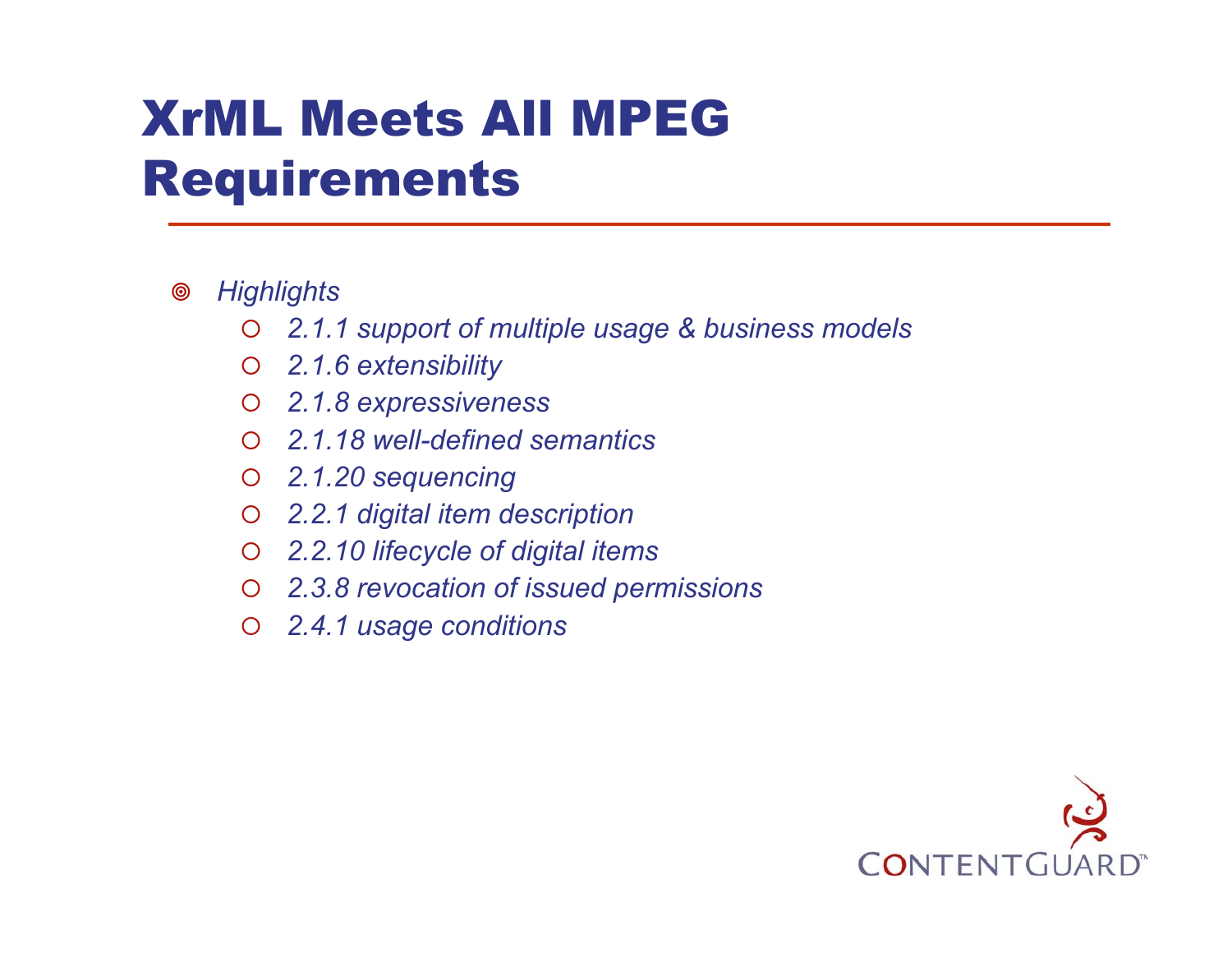# **Req. 2.1.6 Extensibility**

 $\circledcirc$ *XML Schema extension points in XrML include*

- ${\color{black} \bigcirc}$ *Principal*
- ${\color{black} \bigcirc}$ *Right*
- ${\color{black} \bigcirc}$ *Resource*
- ${\color{black} \bigcirc}$ *Condition*
- { *Issuer*
- ${\color{black} \bigcirc}$ *License/any ##other*
- ${\color{black} \bigcirc}$ *DigitalWork*
- $\bigcap$ *Metadata*
- { *ServiceReference*
- $\circledcirc$ *Leverage other existing standards such as for metadata and ID*
- $\circledcirc$ *Interoperability with INDECS-2 RDD (see the mapping doc)*
- $\circledcirc$  *Extensions using only equality and pattern matching do not force applic ations to be upgraded*

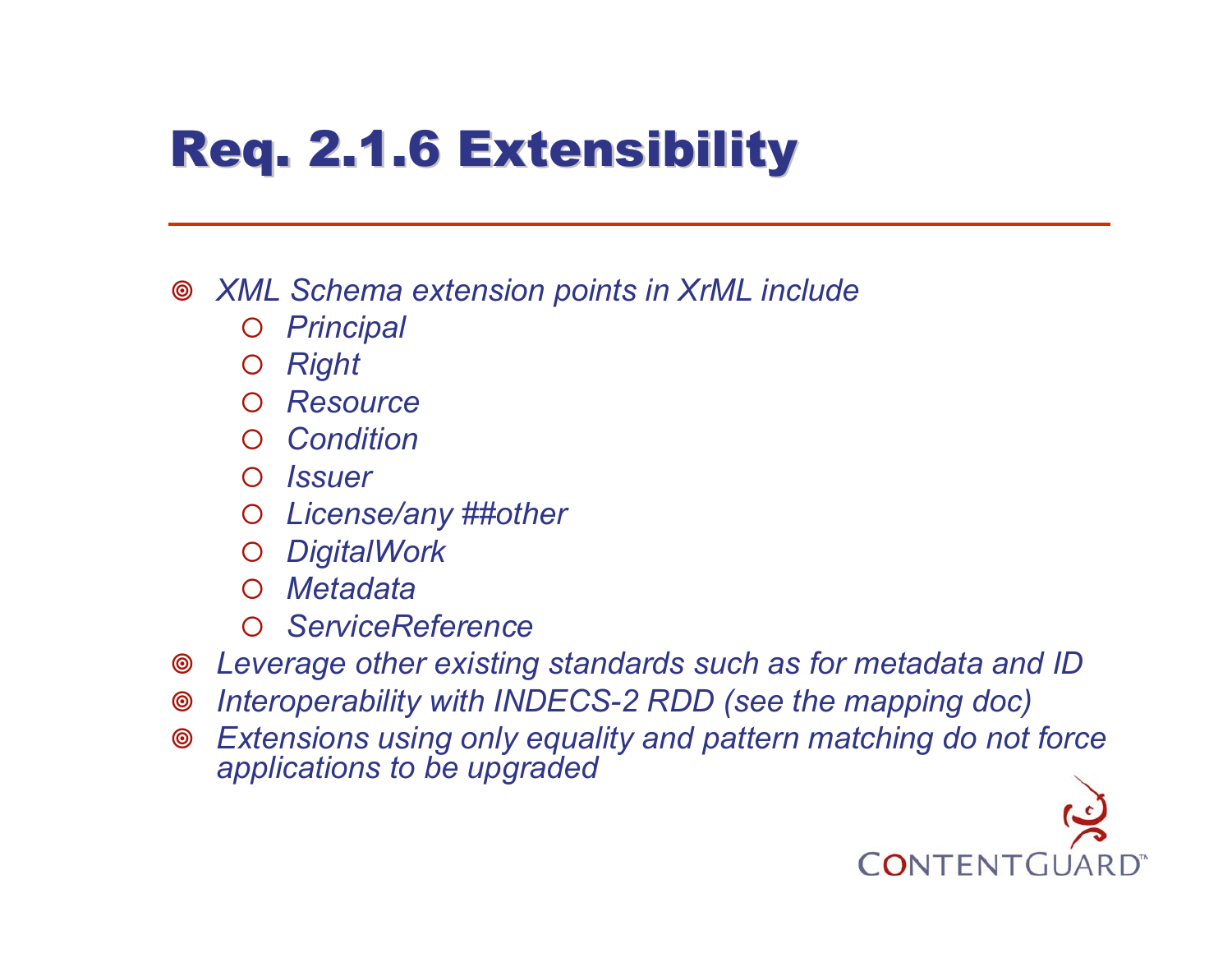# Req. 2.1.8 Expressiveness

- *Certification of rights ownership by self and other parties*
- *Publishing and distribution agreements (rights to edit, aggregate and distribute content, rights to issue rights, and royalty distribution)*
- *Specification of any principal, right, resource and condition via variable usage and pattern matching*
- *Rights grouping for different purposes*
- *Usage state management (initialization, update, querying, sharing, and transferring) for content lifecycle and enabling robust IPMP applications*

'FNT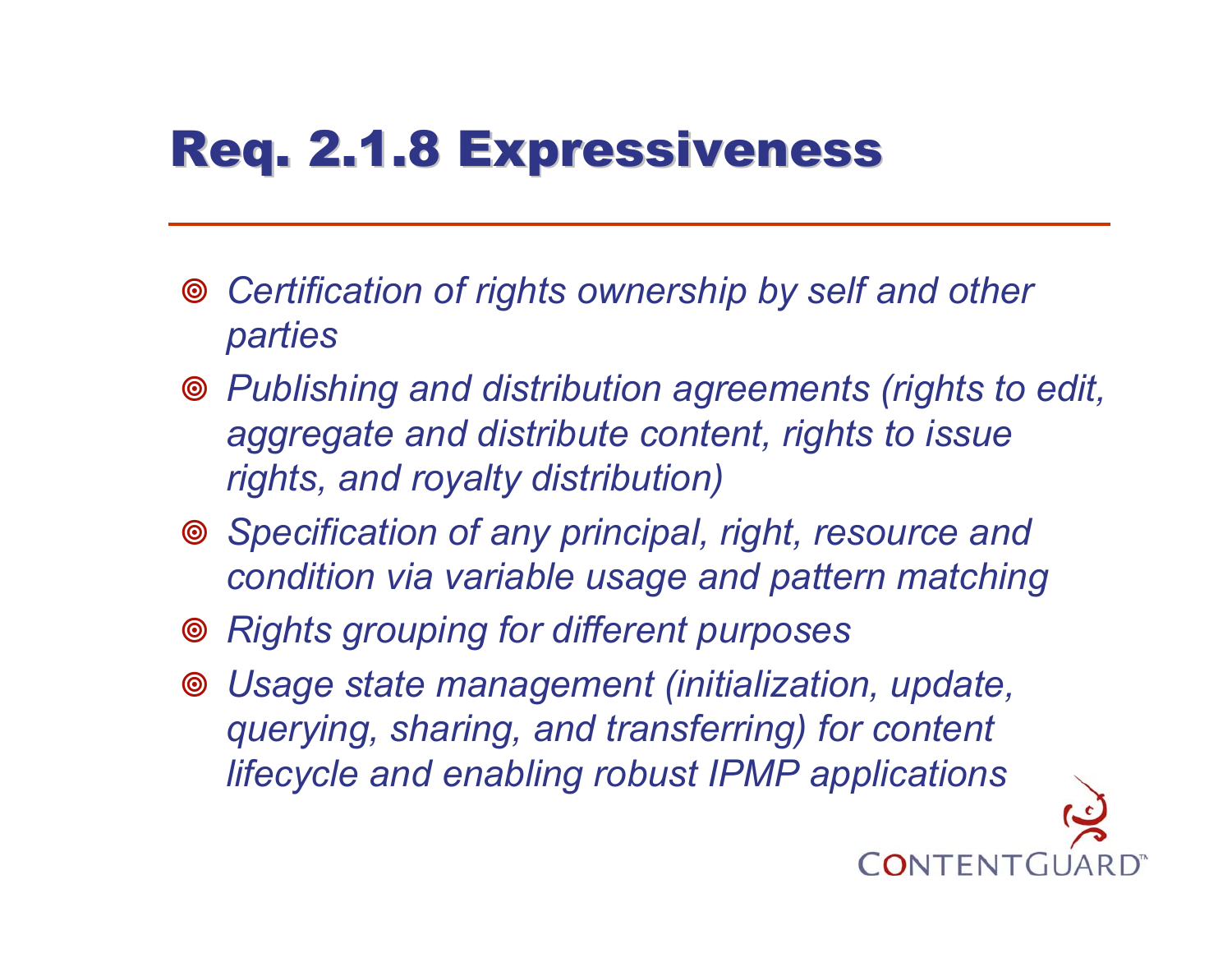# **Req 2.1.9: Well Defined Semantics**

- *XrML elements have mathematically precise semantics*
- *Unambiguous expressions make XrML machine interpretable and actionable*

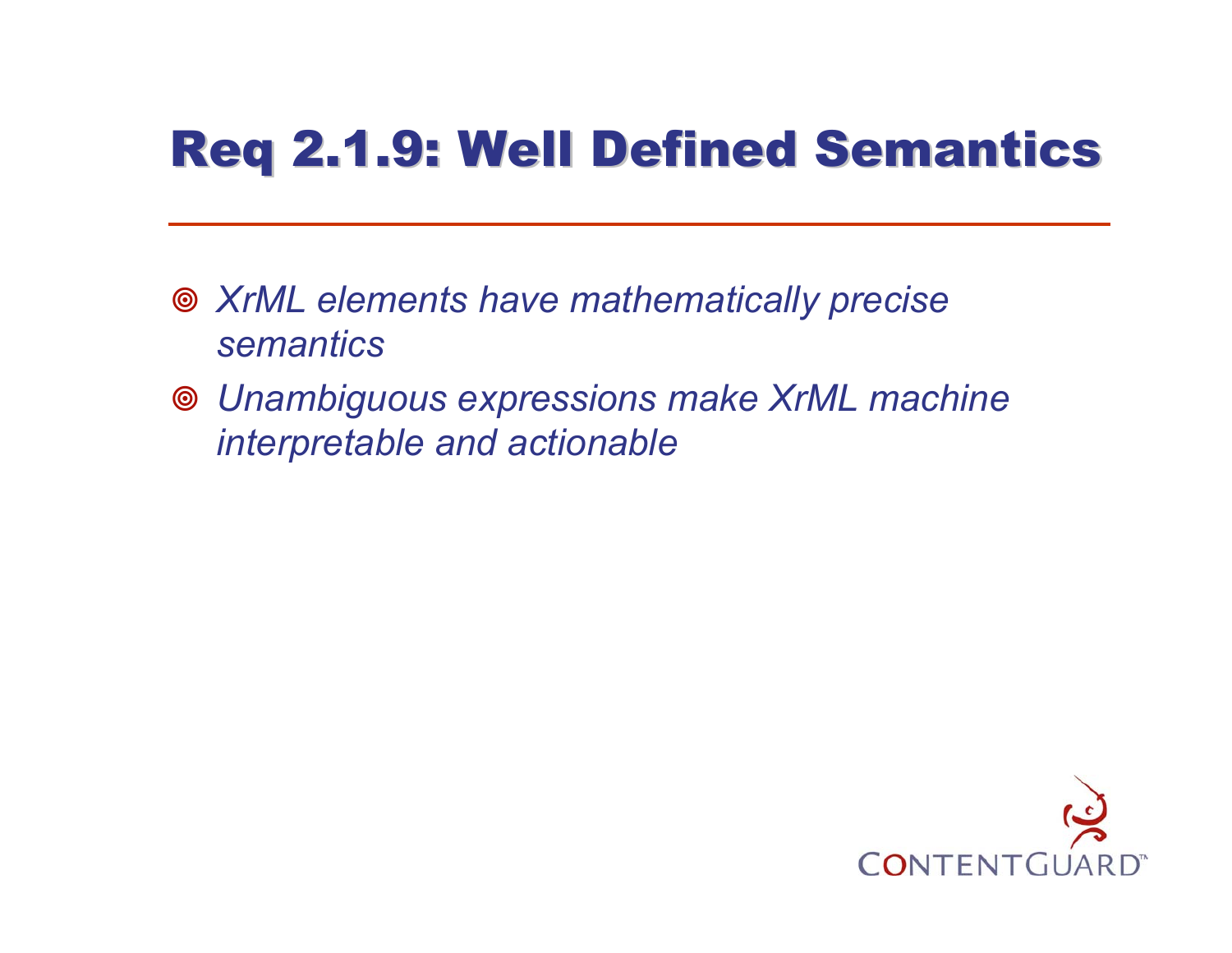# Req. 2.1.20 Sequencing

#### *Fulfillment*

- { *play an ad/legal notice before play a movie ("trackQuery" on state of exercise count of playing ad: > 0)*
- { *print after play same content ("trackQuery" on exercise count of play: > 0)*
- *Non-Fulfillment*
	- { *Transfer if not played – transfer only "not used" content ("trackQuery" on exercise count of play: = 0)*

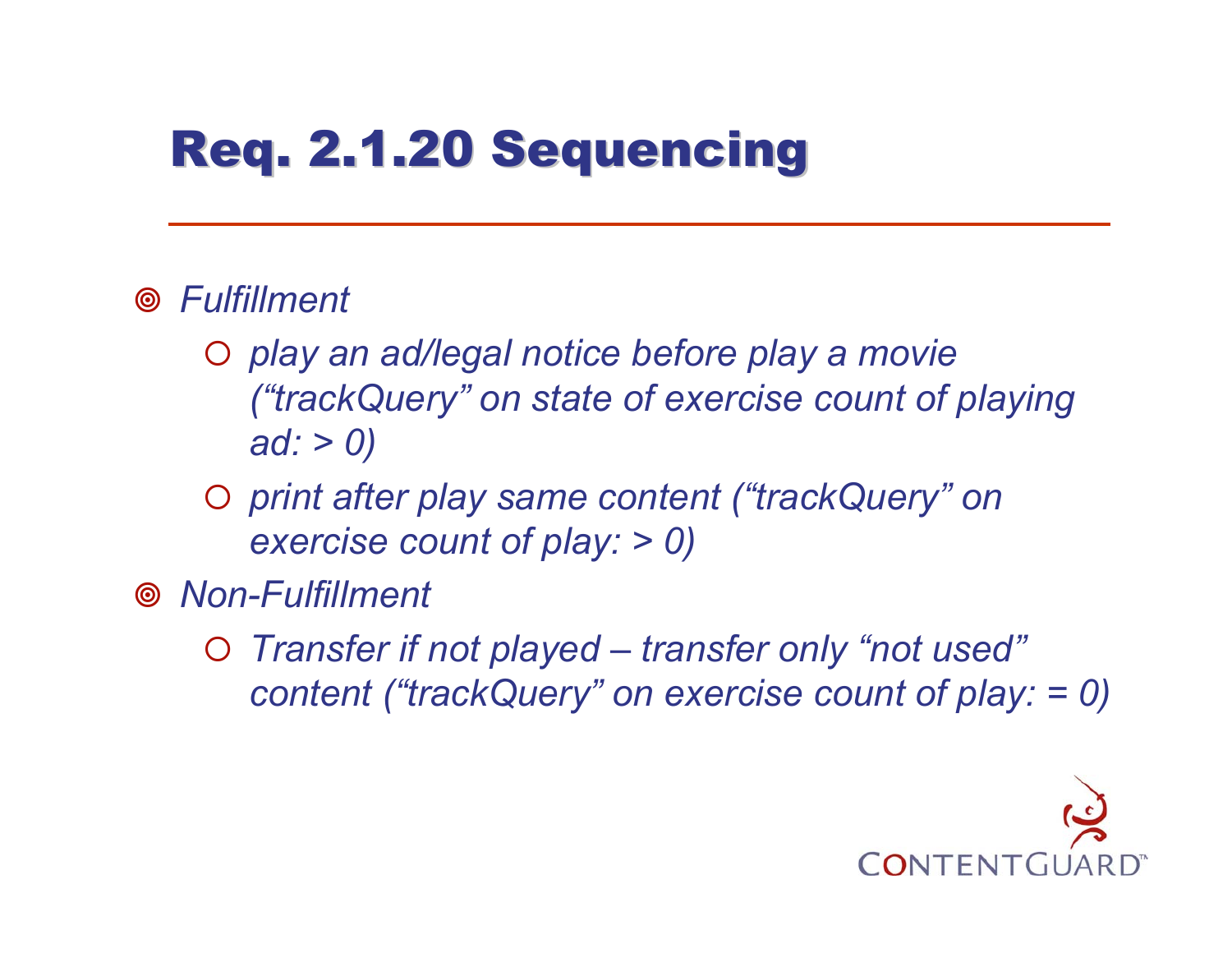# Req. 2.2.1 Digital Item Description Req. 2.2.1 Digital Item Description

- *Secure or non-secure reference to external metadata*  $\circledcirc$  *In-line inclusion of metadata in XML & binary forms*
	- **-** <cx:di gitalWork >
	- **-** <cx:metadata>
		- **-** <xml >
		- **+** <mpeg21:DIDL
			- xmlns:RD F="**http://www.w3.org/1999/02/22-rdf-sy ntax-ns#**"
			- xmlns:dc="**http://purl.org/dc/elements/1.1/**">
			- </xml>
		- </cx:metadata>
	- </cx:digitalWork >

 *Specification of any other mechanism to reference and include metadata*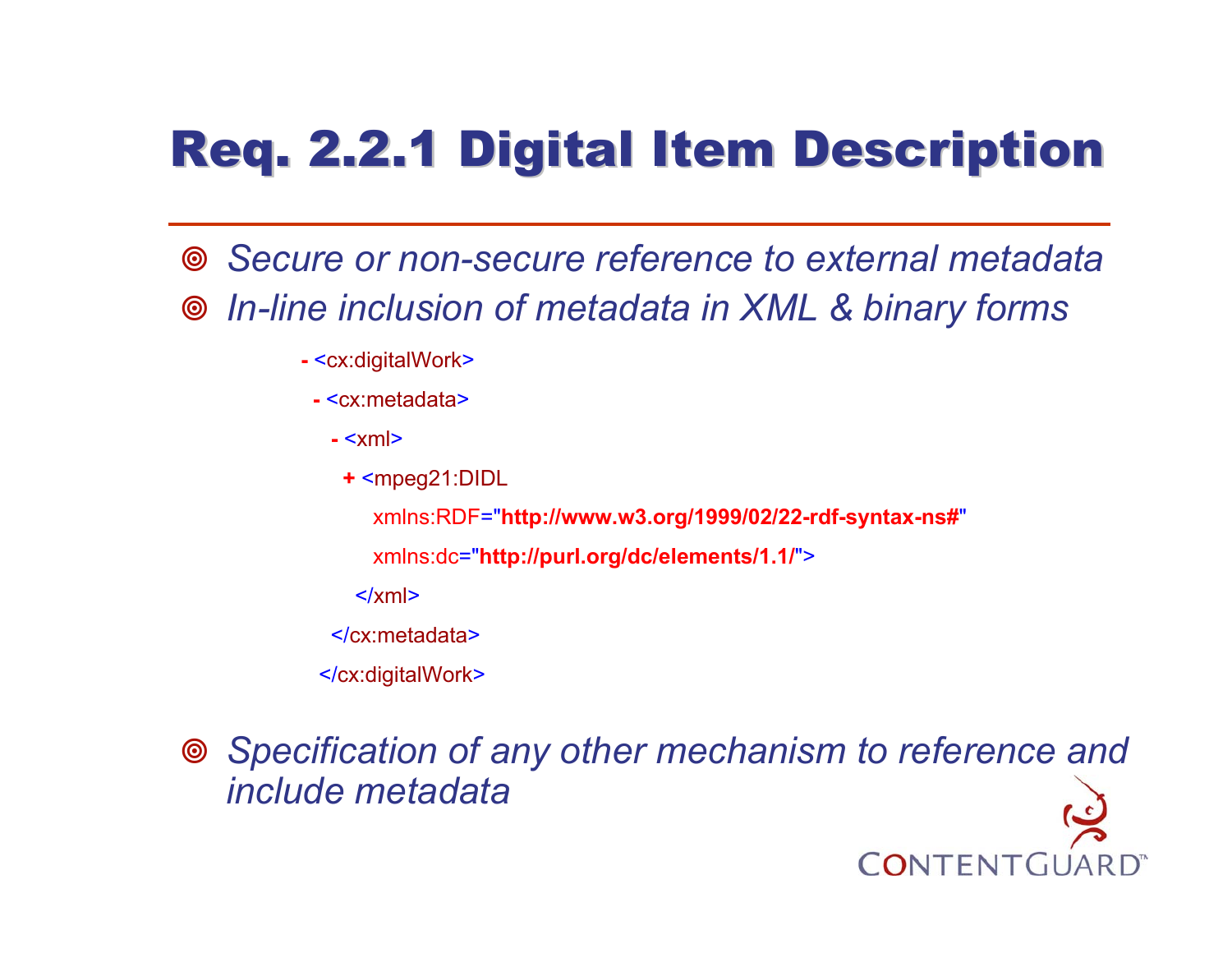## **Req. 2.2.10 Life Cycle** of Digital Items

*Creation*

- ${\color{black} \bigcirc}$ *Rights to edit, aggregate, and export content*
- ${\color{black} \bigcirc}$ *Rights to issue rights to distribute & use content*
- *Distribution*
	- ${\color{black} \bigcirc}$ *Rights to distribute content & issue and delegate rights*
	- { *Rights to repackage content*
- *Consumption*
	- ${\color{black} \bigcirc}$ *Rights to use, transfer and file-manage content*
	- { *Authentication of content and its metadata*
- *End-to-end*
	- ${\color{black} \bigcirc}$ *Manage distribution and usage state information*
	- ${\color{black} \bigcirc}$ *Rights to revoke issued licenses*
	- *Enable building trust relationship and license verification*   ${\color{black} \bigcirc}$ *chains* CONTENT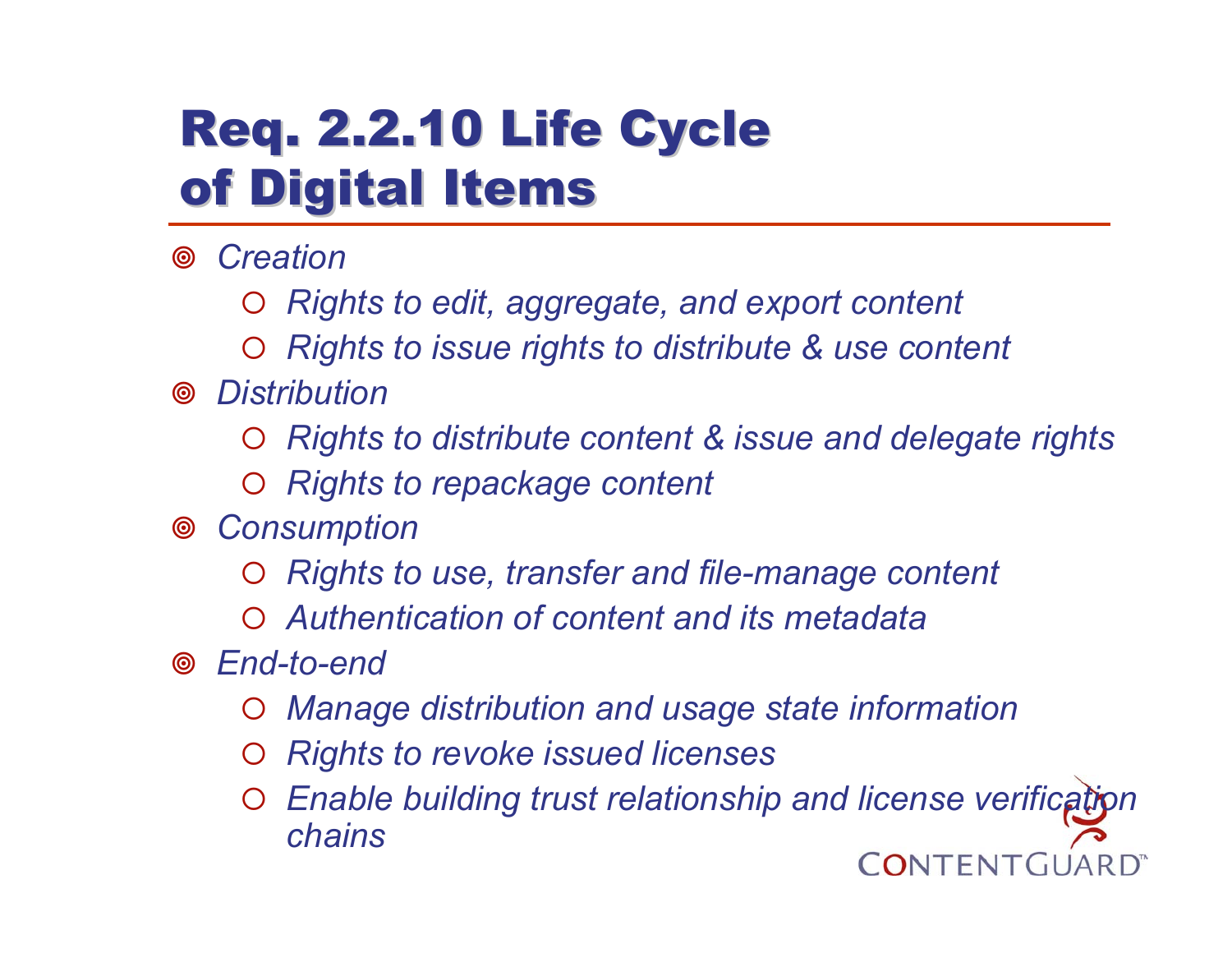### Req. 2.3.8 Revocation of Issued **Permissions**

- *Explicit right to revoke issued licenses*
	- { *Revocation is on their signatures, as anyone can create unsigned licenses*
- *Service based mechanisms to check revocation status*
	- { *"revocationMechanism"*
- *Condition to enforce checking of revocation status*
	- { *"revocationFreshness"*

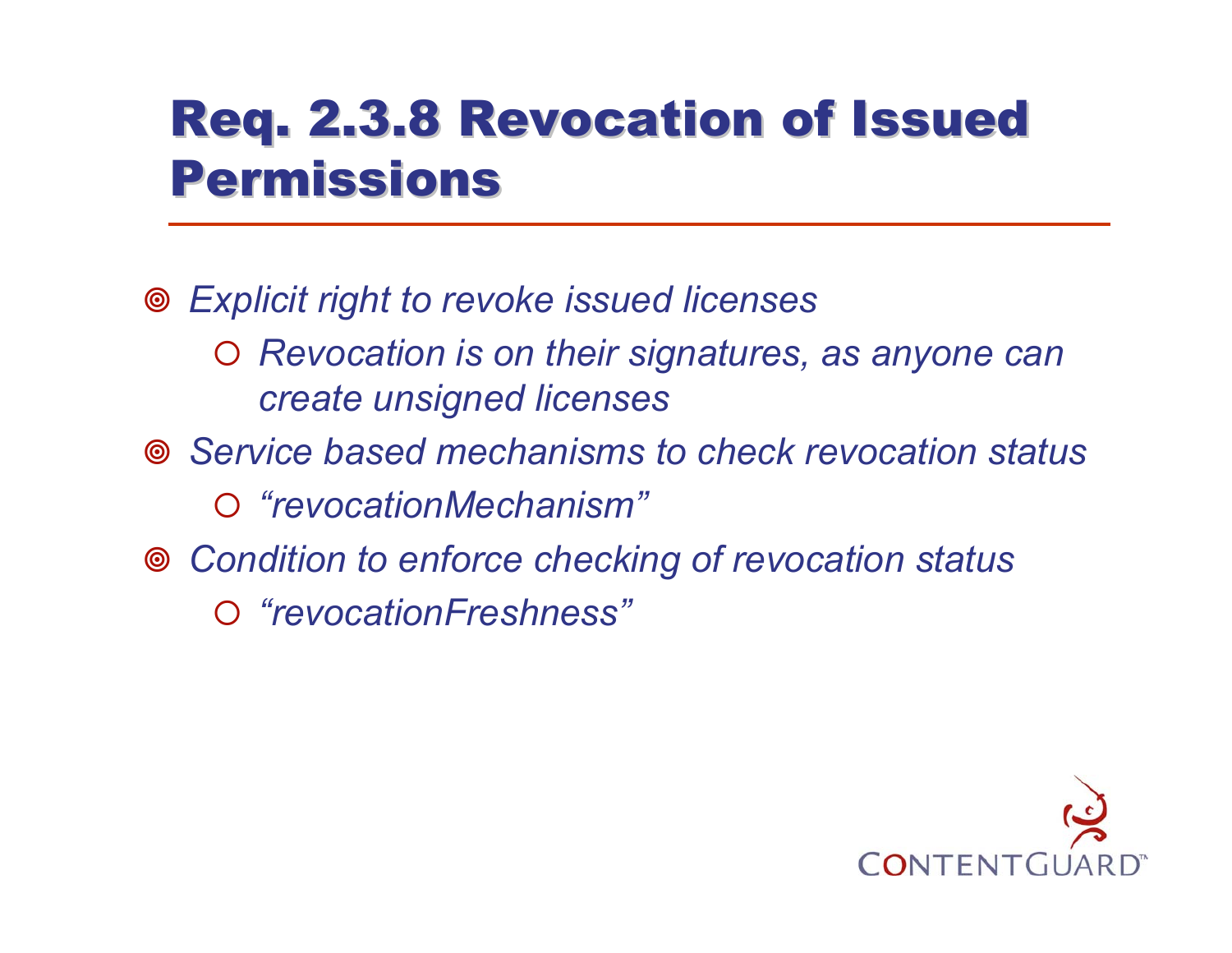# **Req. 2.4.1 Usage Conditions**

- $\circledcirc$  *Temporal*
	- $\bigcirc$  *validityTime, validityIntervalFloat, validityTimeMetered, validityTimePeriodic*
- ெ *Fee*
	- $\bigcirc$  *paymentFlat, paymentMetered, paymentInterval, paymentPerUse, markup*
- **ම** *Exercise Limit*
- $\circledcirc$  *Territory*
	- { *location (ISO3166 country & region code), domain (URI)*

CONTENTG

- $\circledcirc$  *Previously issued grant and validly held prerequisite right*
	- $\bigcirc$ *existsRight, prerequisiteRight*
- $\circledcirc$ *Exercise count of a (different) right: trackQuery*
- $\circledcirc$ *Revocation checking: revocationFreshness*
- $\circledcirc$ *Dynamic condition checking: seekApproval*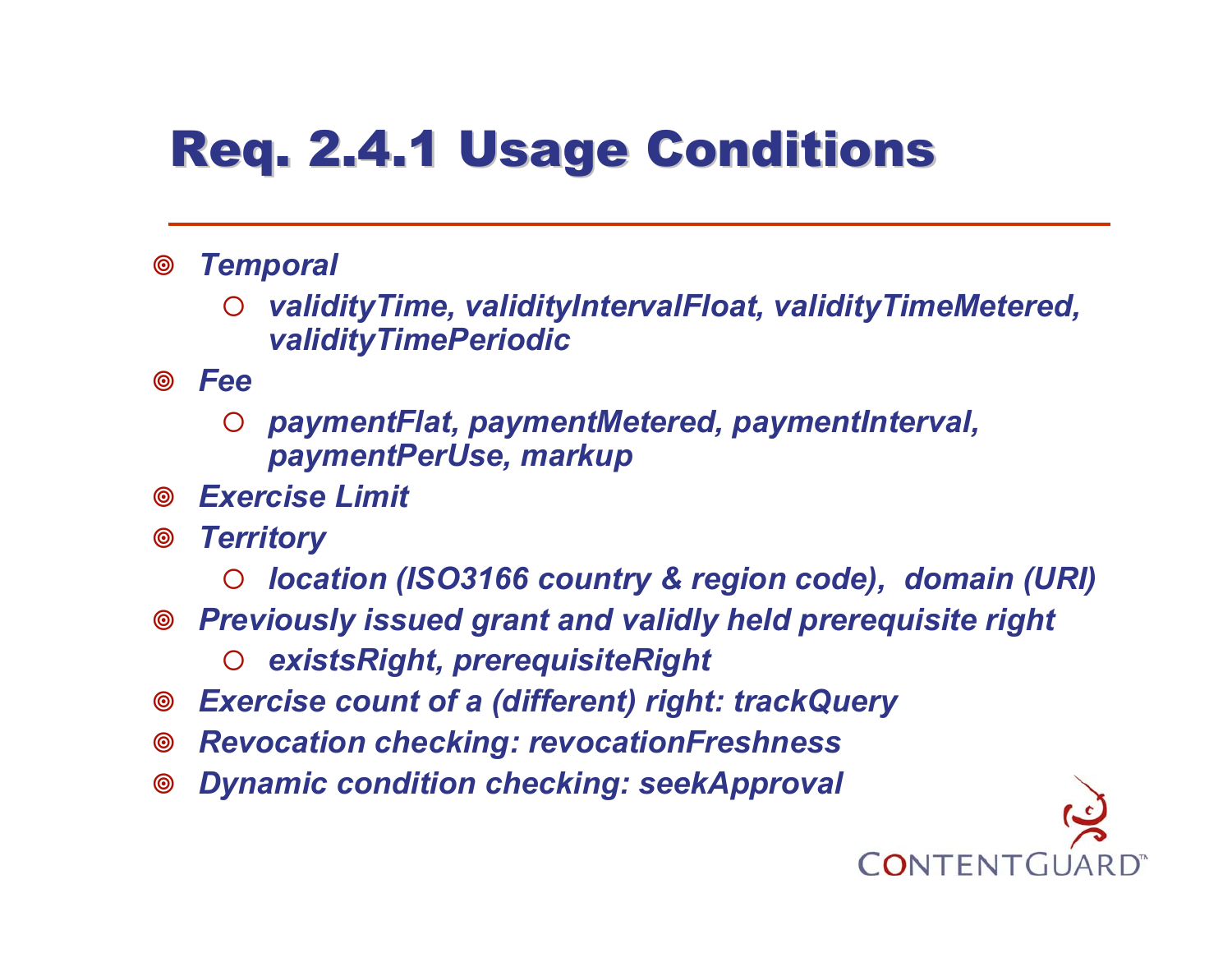#### **XrML in MPEG-21 Framework Examples**

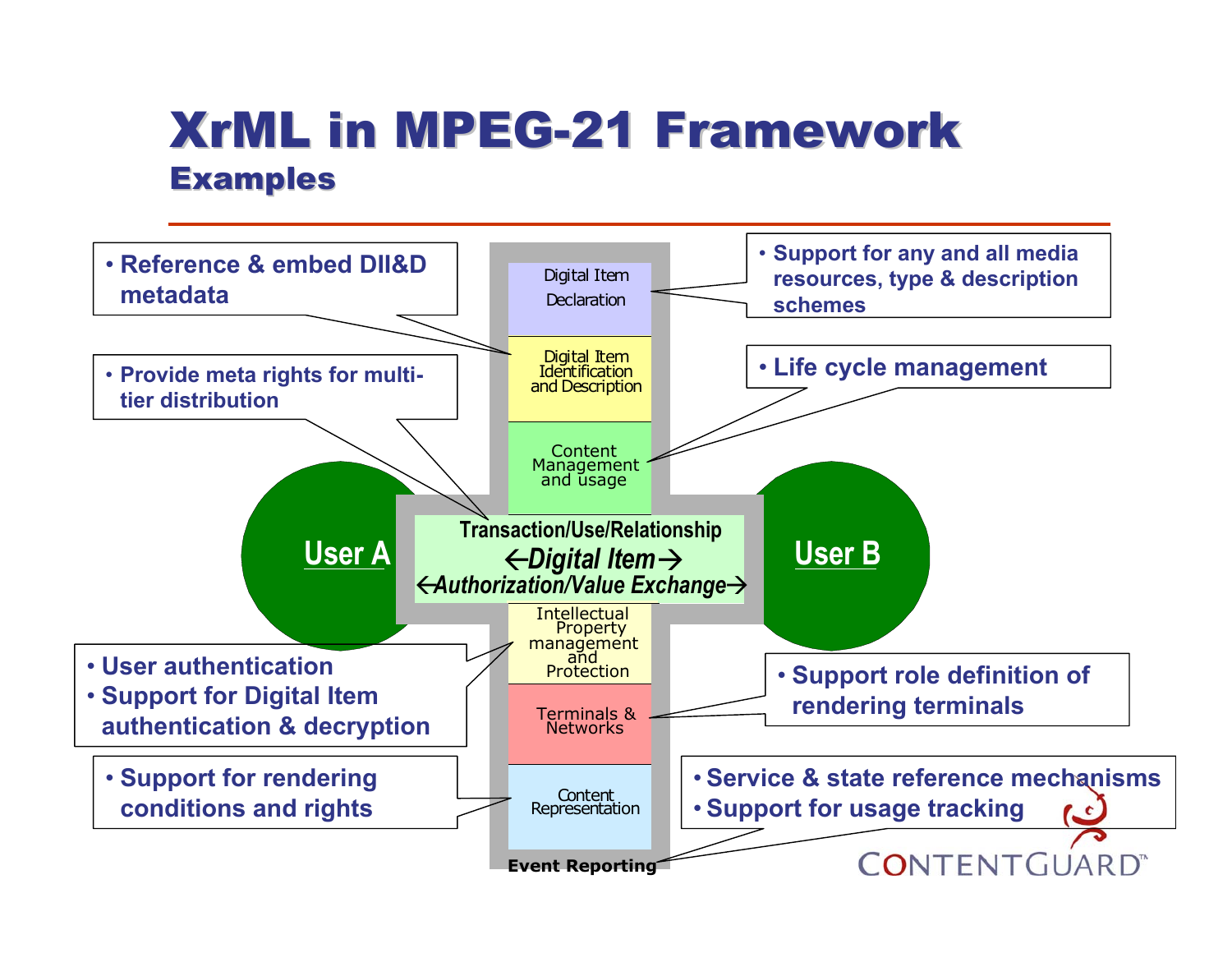

*Active discussions with two major International Standards Organizations as home for XrML*

- { *Long term governance*
- { *Management of the extension process*
- { *Active Liaison to other Content/Media Specific Standards Bodies*

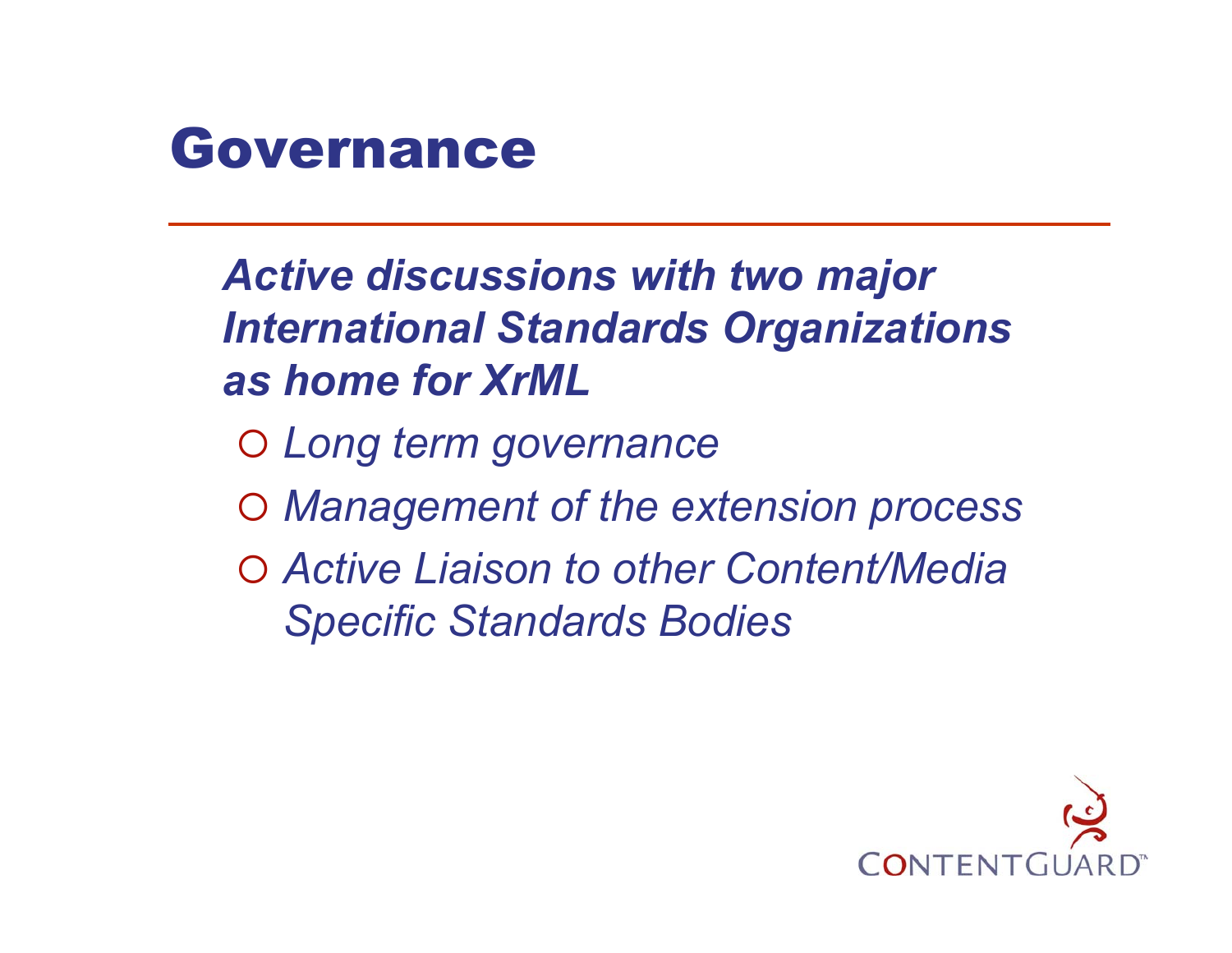# Implementation & Deployment Support

- $\circledcirc$  *XrML SDK released to aid developers of Content Applications that :*
	- ${\color{black} \bigcirc}$ *Provide Labeling of Content with Rights*
	- $\bigcirc$ *Enable Distribution of Digital Content*
	- $\bigcirc$ *Enable Use of Digital Works according to Assigned Rights*
- $\circledcirc$  *SDK Documenta tion includes*
	- $\bigcap$ Installation Guide
	- ${\color{black} \bigcirc}$ User's Guide
	- $\bigcirc$ API Programmer's Guide
	- $\bigcirc$ Guide to use and create XrML Templates

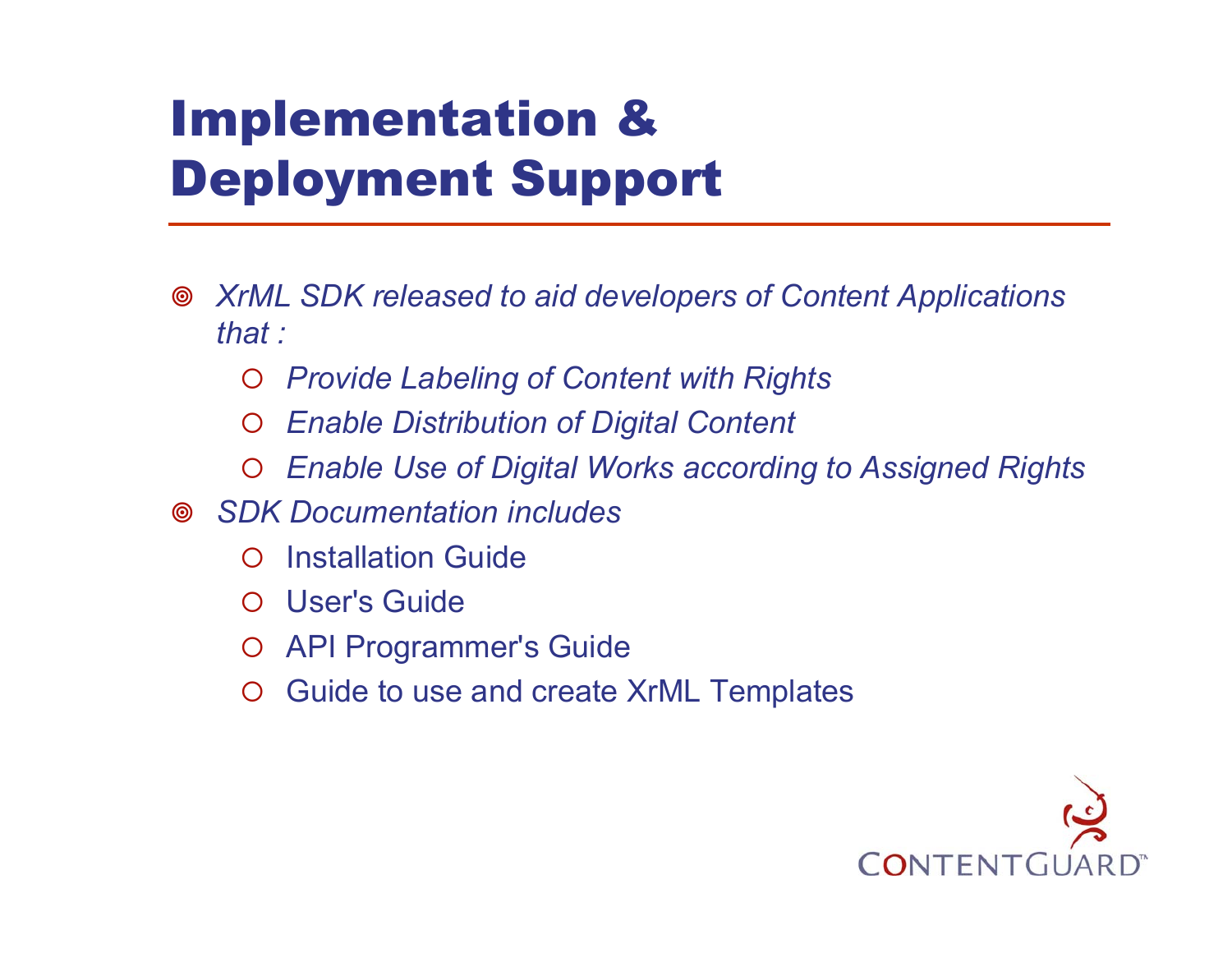#### **Extension Creation**

 $\circledcirc$ *"Interactions" (from another MPEG submission)*

 ${\color{black} \bigcirc}$  *Accept: "User must view and agree with the textual information"*

*<xsd:element name="accept" substitutionGroup <sup>=</sup>"o-ex:requiremetElement"/>*

 ${\bigcirc}$  *Register: "User must register their details with a service provider"*

*<xsd:element name="register" substitutionGroup="o-ex:requiremetElement"/>*

 $\bigcirc$ *Example:* 

*<register>*

*<context>*

*<service>http:example.com/registerhere</service>*

*</context>*

*</register>*

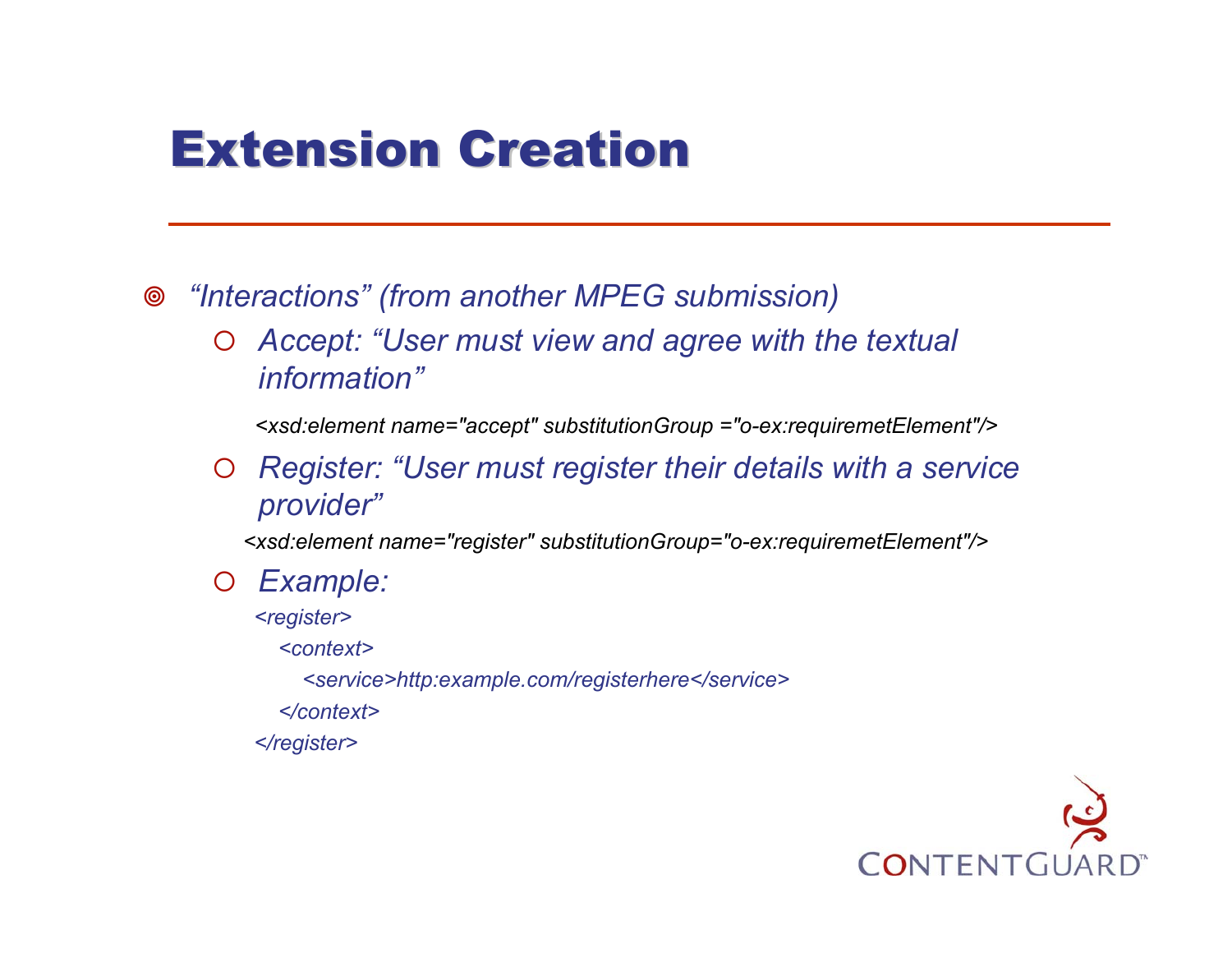# Example Extension to XrML Example Extension to XrML

<xsd:schem a targetNamespace="**http://www.example.org/interact**" xmlns:**i**="**http://www.example.org/interact**" xmlns:r="http://ww w.xrml.org/schema/2001/11/xrml2core" xmlns:dsig="http://www.w3.org/2000/09/xmldsig#" xmlns:xsd="http://www.w3.org/2001/XMLSchema" elementFormDefault="qualified" attri buteForm Default="unqualified"> <xsd:import namespace="http://www.xrml.org/schema/2001/11/xrml2core"/>

<xsd:element name="**accept**" type="**i:Accept**" substitutionGroup="**r:condition**"></xsd:element > <xsd:element name="**register**" type="**i:Register**" substitutionGroup="**r:condition**"></xsd:element > <xsd:com plexType name="**Accept**"> <xsd:complexContent >

<xsd:extension base="**r:Condition**">

<xsd:sequence >

<xsd:element name="**statement**" type="**r:LinguisticString**" <sup>m</sup> axOccurs="unbounded"/>

</xsd:sequence >

</xsd:extensi on></xsd:complexContent></xsd:com plexType >

<xsd:com plexType name="**Register**"> <xsd:com plexCont ent >

<xsd:extension base="**r:Condition**">

<xsd:sequence >

<xsd:element name="**registerServiceReference**" type="**r:ServiceReference**"/>

</xsd:sequence >

</xsd:extensi o n></xsd:complexContent></xsd:com plexType >

</xsd:schema>